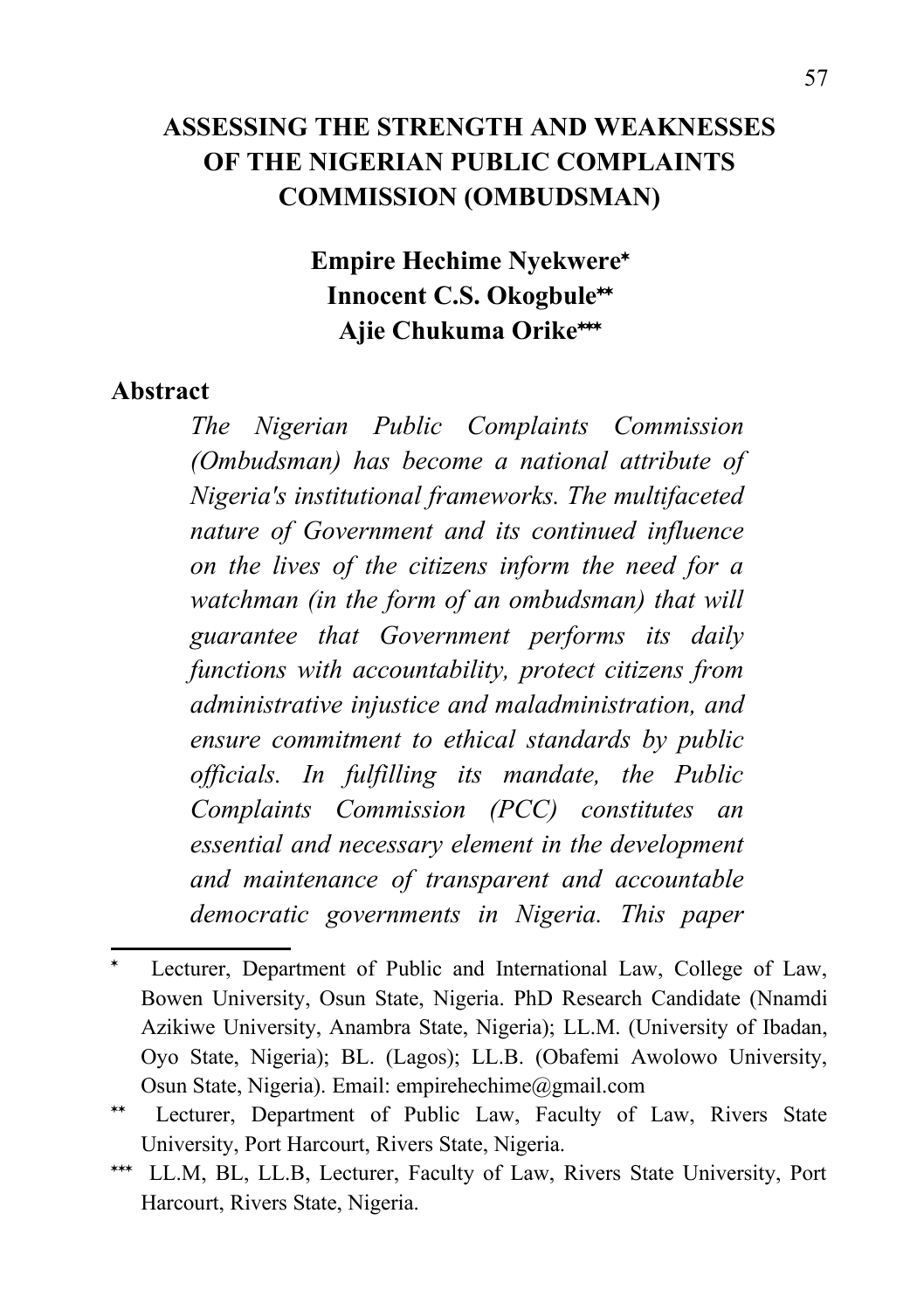*DELSU Law Review Vol. 7,2021*<br>*DELSU Law Review Vol. 7,2021 PCC. The doctrinal research methodology is adopted in this study. This research methodology is library-oriented research by which primary research materials such as statutes and law reports are resorted to. Secondary materials such as textbooks, law journals containing articles related to the study, seminar papers, manuscripts, and newspapers are also used in this research. This paper finds that the strengths of the Nigerian PCC lie in its status as federal legislation, the power to initiate investigation, the power to penalize false complaints, the power to summon or compel attendance, and immunity from the legal process. This paper further finds that the weaknesses of the Nigerian PCC lie in the restriction on the powers of the Commission to investigate particular matters, lack of punitive power to prosecute offenders and enforce its decisions, lack of total independence from the Government, inadequate funding, and lack of publicity. This paper concludes with recommendations on what must be done to make the Nigerian PCC carry out its mandate more effectively.*

**Keywords:** Nigeria, Public Complaints Commission (PCC), Rationale for the establishment of PCC, Strengths of PCC, Weaknesses of PCC**.**

**INTRODUCTION**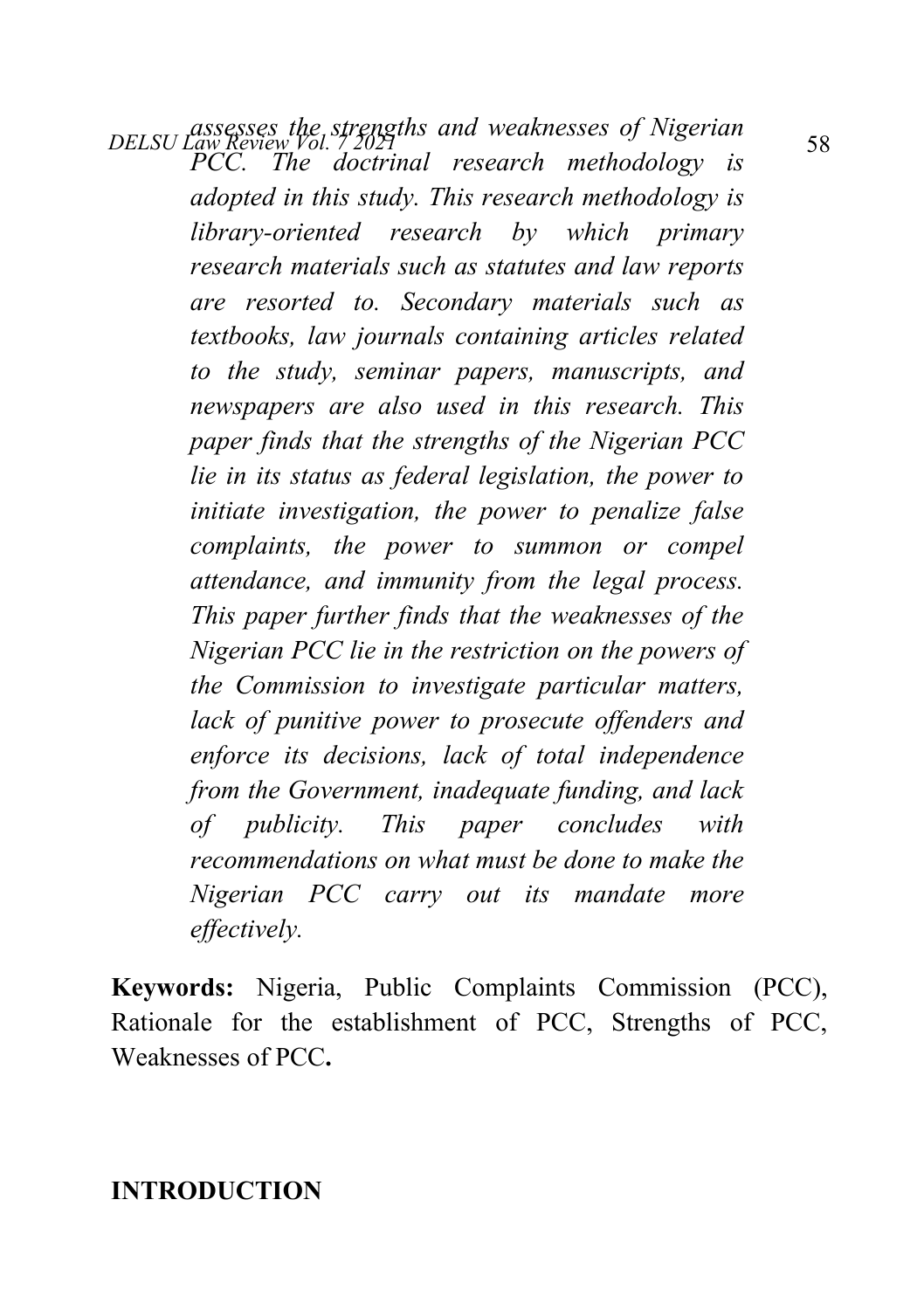An ombudsman is an independent and non-partisan public agency that receives and investigates complaints from members of the public and makes contacts with the alleged wrongdoer in other to resolve the issue peacefully.<sup>[1](#page-2-0)</sup>It aims to protect vulnerable individuals against administrative injustices. It provides an opportunity for citizens, principally the less privileged, to seek and get redress for their grievance at no cost and with least delay.<sup>[2](#page-2-1)</sup> An ombudsman is charged with the mandate of protecting the citizens from the oppressive and arbitrary exercise of the executive powers of Government. According to the Ombudsman Committee of the International Bar Association, "ombudsman" is an office provided for by the Constitution or by the action of the Legislature or Parliament and headed by an independent high-level public official, who is responsible to the Legislature or Parliament, who receives complaints from aggrieved persons against government agencies, officials and employees, or who acts on his motion and who has the power to investigate, recommend corrective action and issue reports.<sup>3</sup>

<span id="page-2-1"></span>2 International Federation for Human Rights, Nigeria: Defending Human Rights: Not Everywhere: Not Every Right: International Fact-Finding Mission Report, April 2010<[https://www.refworld.org/docid/4bed03412.htm](https://www.refworld.org/docid/4bed03412.htm%20l) [l>](https://www.refworld.org/docid/4bed03412.htm%20l) accessed 29 November 2019; See UN Document A/HRC/WG.6/4/NGA/1, Human Rights Council Working Group on the Universal Periodic Review National Report Submitted by Nigeria, January 5, 2009 <http://www.o mct.org/files/2010/05/20688/nigeria\_mission\_report.pdf> accessed 5 January 2020.

<span id="page-2-0"></span><sup>1</sup> Principles of Administrative Law, School of Arts and Social Sciences (National Open University of Nigeria, 2012) p. 93 (Hereinafter NOUN)<<https://www.nou.edu.ng/courses/principles-administrative-law>> accessed 30 November 2019; See Okeyim, M.O. and Ejue J.B. and Ekanem, S.A. 'Governance and Corruption in Nigeria: A Philo-Psychological Analysis' [2013](1)(2) *Net Journal of Social Sciences*, 24-32:31.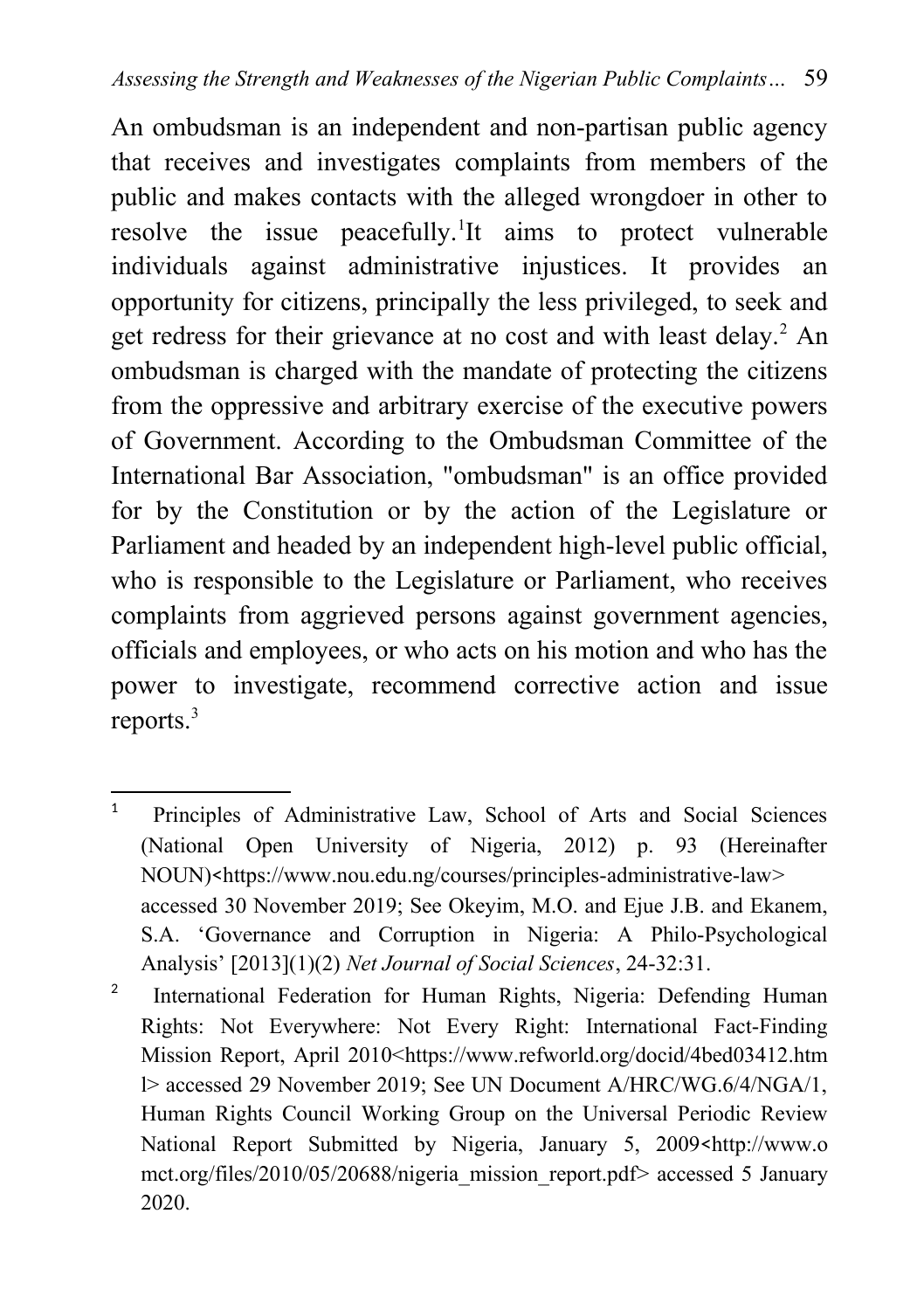The ombudsman institution has its origin deep in the past. In 1713,<br>*DELSU Law Review Vol. 7 2021* the king of Sweden appointed an ombudsman-like official, called chancellor of justice, to look into Complaints against royal officials.[4](#page-3-0) But it was in 1809 that the Swedish Parliament first provided for the office of the ombudsman in its modern form by establishing the position of *Justitie ombudsman* loosely translated as 'citizen's defender' or 'representative of the people', to oversee

3

 Satyanand, J.A. 'The Ombudsman Concept and Human Rights Protection' Occasional Paper No. 68, January 1999 (Contribution to the 17th APOR Conference at Port Vila, Vanuatu, August 24, 1998) p. 4<http://ombudsm aninstitute.com/downloads/d1k7g/IOI%20Canada\_Occasional%20paper %2068 Anand%20Satyanand The%20Ombudsman%20Concept%20and %20Human%20Rights%20Protection\_1999.pdf> accessed 7 January 2020; See Ombuds Institutions-Security Sector Integrity <[https://securitysectorintegrity.](https://securitysectorintegrity/) com/institutions-and-organisations/ombudsinstitutions/> accessed on 28 November 2019; See B Buckland and W McDermott, *[Ombuds Institutions for the Armed Forces: A Handbook](https://securitysectorintegrity.com/publication/ombuds-institutions-armed-forces-handbook/)* (DCAF 2012); See Chike, O. And Madubueze, M.H.C. 'The Ombudsman and Administration of Justice in Nigeria; A Study of Anambra State 2010-2015' [2017](22)(4) *IOSR Journal Of Humanities And Social Science (IOSR-JHSS)*, 40-57:41; EO Ezeani, 'Public Complaints Commission and Administrative Responsibility: An Appraisal' in E O Ezeani (ed), *Public Accountability in Nigeria: Issues and Perspective (*Academic Publishing Company 2005); AEC Ogunna, *Public Administration in Nigeria; Theory and Practice* (Great Versatile Publishers Ltd 1999).

<span id="page-3-0"></span><sup>4</sup>Abedin, N. 'Conceptual and Functional Diversity of the Ombudsman Institution: A Classification' [2011] (43)(8)*Administration & Society*, 896- 929:897; SRudholm, 'The Chancellor of Justice' in DC Rowat (ed), *The Ombudsman: Citizen's Defender* (George Allen & Unwin 1968) pp. 17-21; P Kastari, 'The Chancellor of Justice and the Ombudsman' in DCRowat (ed), *The Ombudsman: Citizen's Defender*(George Allen & Unwin 1968) pp. 58- 74; Wennergren, B. 'The Rise and Growth of Swedish Institutions for Defending the Citizen against Official Wrong'[1968] (May)*Annals of the American Academy of Political and Social Science*,1-9; F Stacey, *Ombudsmen Compared*(Clarendon 1978); See Stuhmcke, A. 'The Evolution of the Classical Ombudsman: A View from the Antipodes' [2012] (2)(1) *Int.*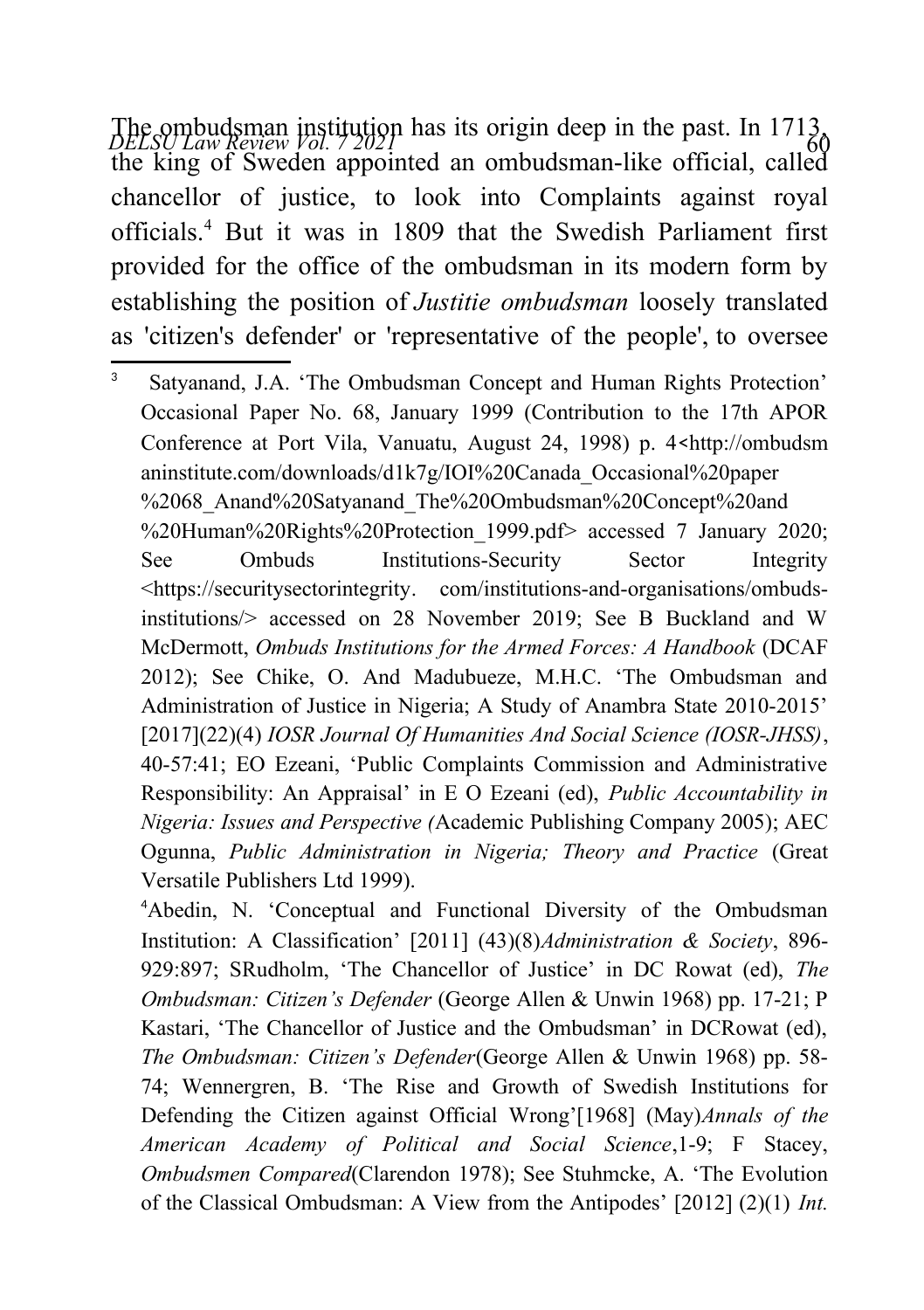government administration, that is, to monitor and regulate the administrative activities of the executive branch.<sup>[5](#page-4-0)</sup> Since 1809, both government and private industry settings have adopted the ombudsman in many parts of the world.<sup>[6](#page-4-1)</sup>For example, Finland created the institution of ombudsman in 1919, Denmark in 1955, Norway in 1961, New Zealand in 1962, United Kingdom 1967, Israel 1971, Queensland 1974, and New South Wales in 1975.[7](#page-4-2)

The Nigerian ombudsman, known as the Public Complaints Commission, is a federal government quasi judicia1 regulatory agency established by late General Murtala Mohammed with the promulgation of Decree No. 31 of  $16<sup>th</sup>$  October 1975. The law, which was amended in 1979 by the Public Complaints Commission (Amendment) Decree No. 21 of  $31<sup>st</sup>$  May 1979, made some amendments to the Public Complaints Commission Decree No. 31 of 1975. The changes, among other things, conferred immunity

<span id="page-4-0"></span>*J. Public Law and Policy*, 83-95.

<sup>5</sup> Abedin(n. 4) p. 897; See Hill, L.B. 'The Ombudsman Revisited: Thirty Years of Hawaii's Ombudsman' [2002] (62)*Public Administration Review*, 24-41:24; The History of the Ombudsman-Ombudsman Western Australia <www.ombudsman.wa.gov-au.About\_Us>History> accessed on 20 November 2019; LC Reif, 'Foreword' in LC Reif (ed), *The International Ombudsman Yearbook*(Vol. 10, MartinusNijhoff 2009) pp. xiii-xiv:xiii.

<span id="page-4-1"></span><sup>&</sup>lt;sup>6</sup> The History of the Ombudsman, ibid.

<span id="page-4-2"></span><sup>7</sup> Ombudsman: Origin, Nature, Power and Functions in Public Administration**<**[www.yourarticlelibrary.com](http://www.yourarticlelibrary.com/)**>** publicadministration>ombudsman-origin....> accessed on 20 November 2019;M Akpomuvire, The Ombudsman Phenomenon in African States Public Services(Department of Local Government Studies, Obafemi Awolowo University, Osun State, Nigeria, 2007) pp.1-27:2<[https://fliphtml5.com/bcza/qtmv/ basic](https://fliphtml5.com/bcza/qtmv/%20basic)> accessed 9 January 2020; See Jagerskiold, S. 'The Swedish Ombudsman' [1961]*University Of Pennsylvania Law Review*, 1077-1099:1077.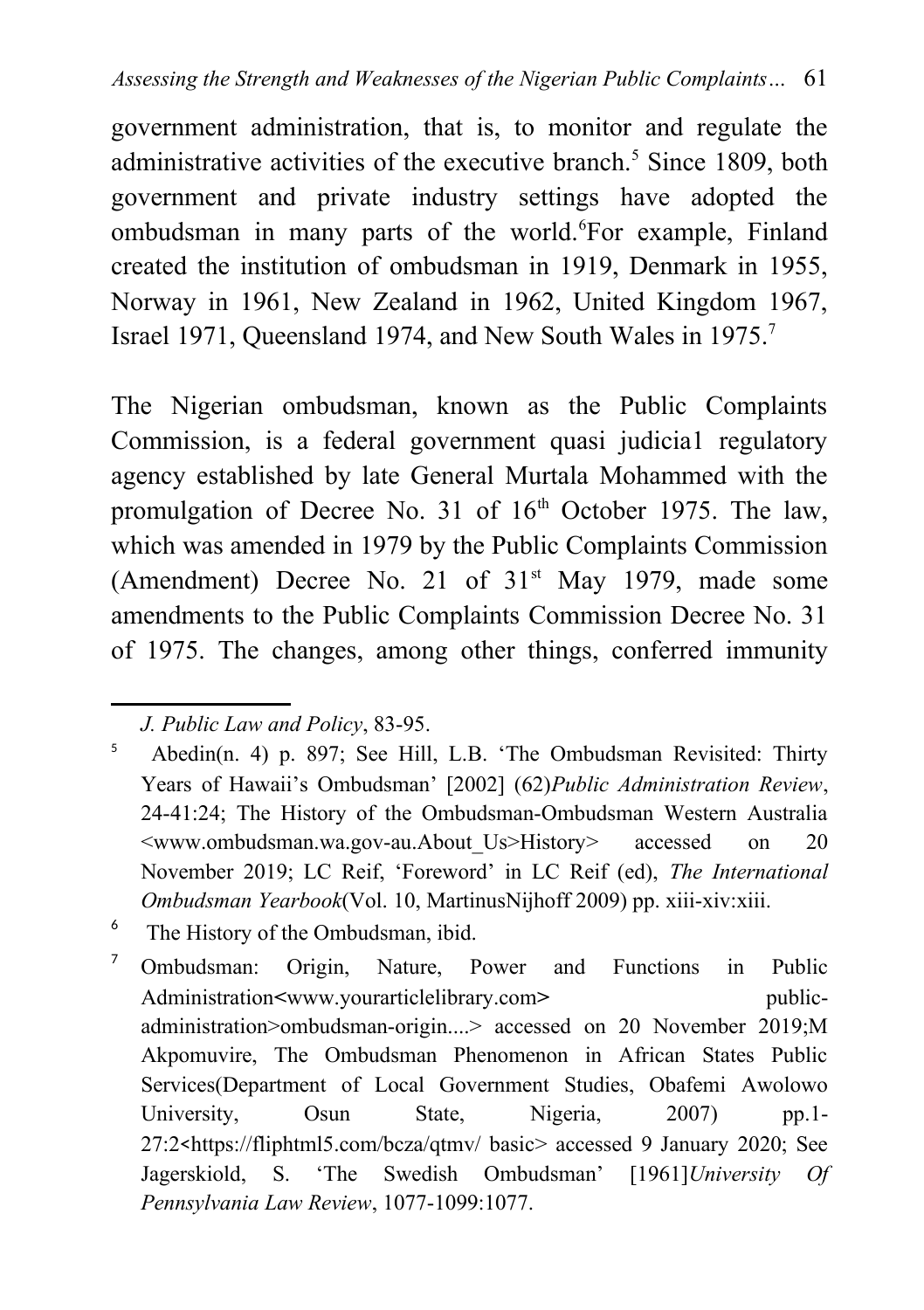from a legal process on the PCC in the performance of their official<br>*DELSU Law Review Vol. 7 2021* duties. The Decree has since been incorporated into the Laws of the Federal Republic of Nigeria as the Public Complaints Commission Act Cap.37 LFN, 2004. Also, it is entrenched in the Constitution of the Federal Republic of Nigeria, 1999 (as amended) under section  $315(5b).$ <sup>[8](#page-5-0)</sup>

In Nigeria, the report of the Udoji Public Service Review Commission of 1974, which the federal military Government set up to look into the state of service of public workers in the country, recommended for the establishment of the PCC as an independent, impartial, extra-judicial statutory body to resolve administrative grievances.[9](#page-5-1) Paragraph 128 of Chief Udoji's report strongly recommended as follows:

> We believe, therefore, that the need exists in Nigeria for the institution of an ombudsman. The concept of the institution is simply that a citizen

<span id="page-5-1"></span>9 BT Acheneje, 'A Critical Assessment of the Role of Public Complaints Commission (Ombudsman) in National Development (Nigeria)' Master Thesis, Department of Public Administration and Local Government, Faculty of Social Sciences(University of Nigeria: Nsukka, 2011) p. 34 <[https://oer.unn.edu.ng/read/a-critical-assessment-of-the-role-public](https://oer.unn.edu.ng/read/a-critical-assessment-of-the-role-public-complaints-commission-ombudsman-in-national-development-nigeria)[complaints-commission-ombudsman-in-national-development-nigeria](https://oer.unn.edu.ng/read/a-critical-assessment-of-the-role-public-complaints-commission-ombudsman-in-national-development-nigeria)> accessed 5 February 2020.

<span id="page-5-0"></span><sup>8</sup> Aina, K. 'The Relevance of Public Complaints Commission to Nigeria's Democratic Development' [2012](3)(3) *International Journal of Advanced Legal Studies and Governance*, 2; See the Public Complaints Commission Act Cap. P 37, LFN, 2004;See A Isiolaotan, Administrative Law and Ethics in Public Administration (Spectrum Books Limited 2016) p. 26; See Ozumba, L.N. 'Approaches and Effects of Administrative Law in Nigerian Political and Administrative Setting'[2014]*Journal of Integrative Humanism-Ghana*, 97-105:101; SeeIbietan, J. and Joshua, S. 'Ethics In The Nigerian Public Sector: A Discourse'[2013](1)(10) *The Public Administration and Social Policies Review*, 46-59:55.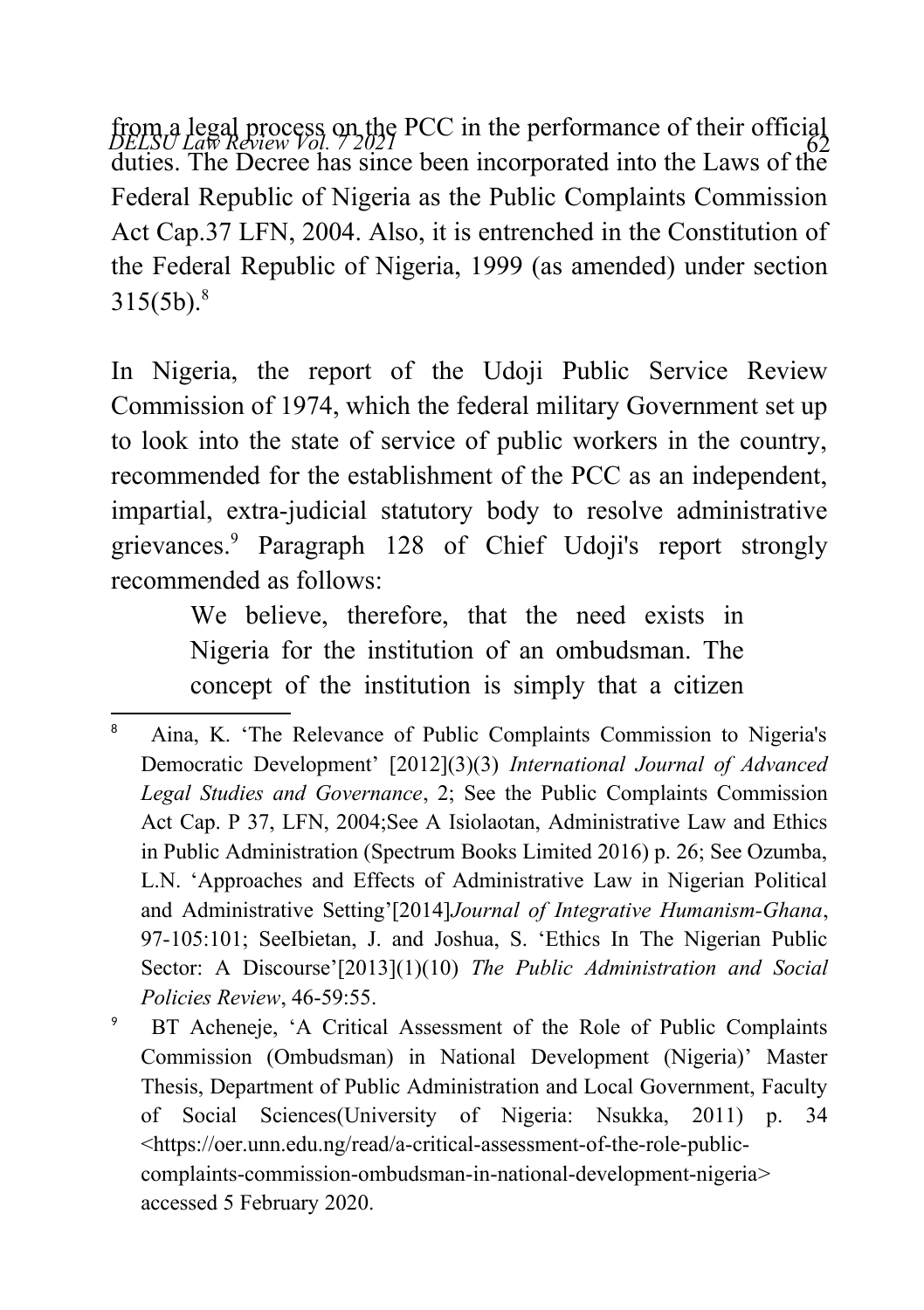aggrieved by official action or inaction has an opportunity to state his grievances to an independent person or persons empowered to investigate the Complaints.[10](#page-6-0)

The main target of the ombudsman is to give citizens a reasonably quick and cost-free means of resolving Complaints against government bureaucracy. In 1976 Hill outlined seven goals that portray the office of the ombudsman, which have been generally accepted, and used as benchmarks to evaluate how ombudsmen perform. According to Hill, the ombudsman is:

- 1. A goal-oriented mechanism for ameliorating citizenbureaucracy relations;
- 2. Righting specific administrative wrongs;
- 3. Bringing humanity into bureaucracy;
- 4. Lessening widespread alienation from the Government;
- 5. Reforming administration;
- 6. Acting as a bureaucratic watchdog; and
- 7. Vindicating civil servants when they are unjustly accused of maladministration $11$

Professor Donald Rowat produced for the International Ombudsman Institute in 1997 a paper called "A Worldwide Study of Ombudsmen" which described the characteristics of the ombudsman as follows:

1. It is established by the Constitution of a country, law or by-law of the legislative body, to guarantee its

<span id="page-6-0"></span> $10$  Ibid.

<span id="page-6-1"></span><sup>11</sup> Aufrecht, S.E. 'The Ombudsman Office' *Public Administration and Public Policy – Vol. II*<https://www.eols s.net>Sample-Chapters> accessed on 20 November 2019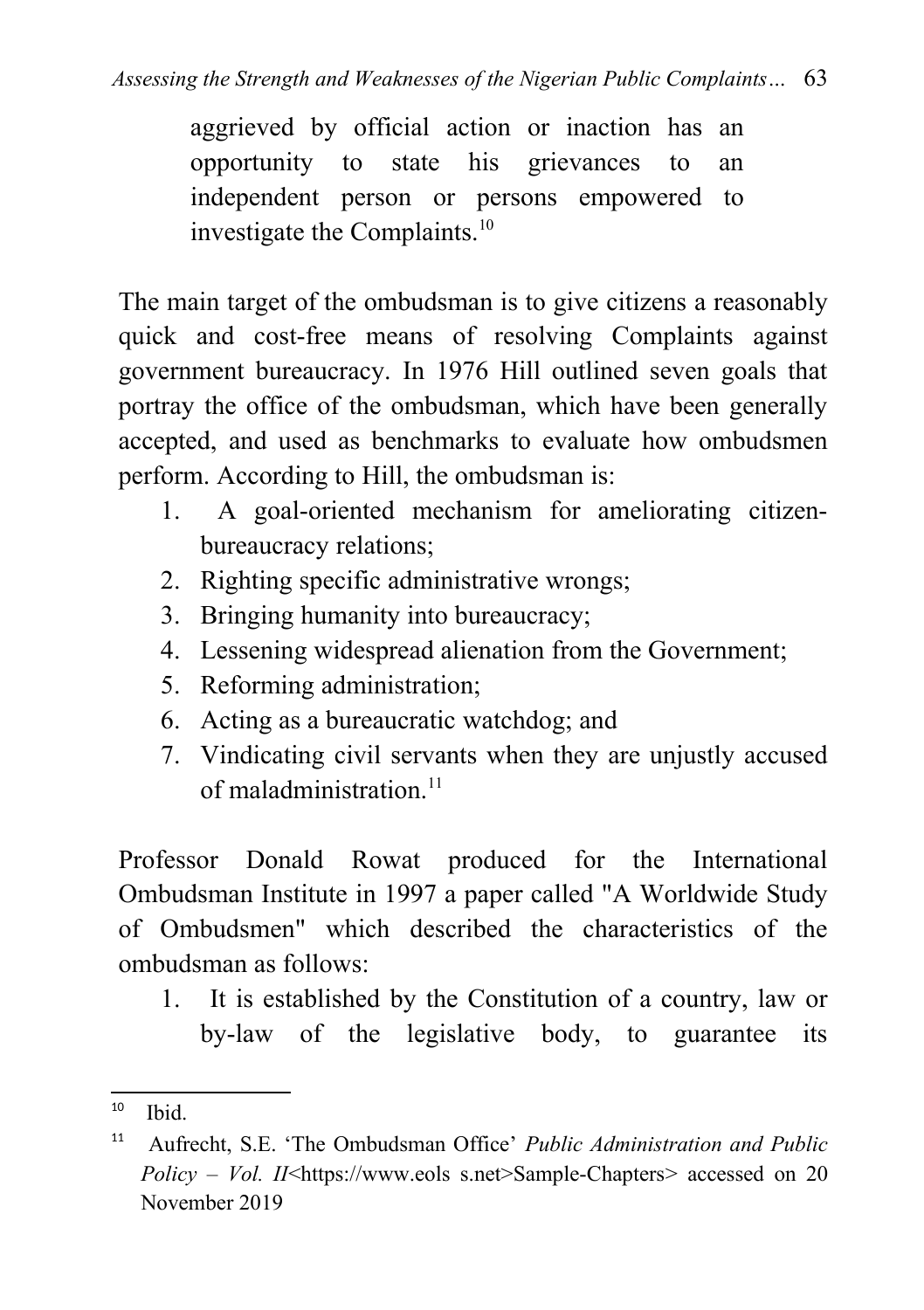*DELSU Law Review Vol.* 7 2021<br>  $\frac{1}{64}$ administrative organization complained against;

- 2. It accepts and investigates complaints from the public against any part of the entire administration at the level of Government in question, although in several schemes it can as well initiate investigations of alleged maladministration on its initiative;
- 3. It is an appeal body in the sense that as a rule, it will investigate Complaints only after the Complaints made to the agency in question and the complainant is still not satisfied;
- 4. When it discovers a Complaint to be reasonable, it recommends a remedy to the organization or agency concerned. Where the recommendation is not accepted, it makes its recommendation to the chief executive and in a published report to the legislature-but it does not make binding decisions, and this is what distinguishes it from a court, tribunal, or arbitrator.<sup>[12](#page-7-0)</sup>

Justice, the British Section of the International Commission of Jurists in 1960, initiated an inquiry into the necessity of an ombudsman in modern society. The Jurists Report published in 1961, amongst other things, said:

> There appears to be a continuous flow of relatively minor Complaints, not sufficient in themselves to attract public interest, which gives rise to feelings of frustration and resentment because of the

<span id="page-7-0"></span><sup>12</sup> Satyanand, (n. 3); D Rowat, 'A Worldwide Survey of Ombudsmen' Occasional Paper, No. 60 (International Ombudsman Institute, March 1997)<[https://www.theioi.org/downloads/bbde5/IOI%20Canada\\_Occasional](https://www.theioi.org/downloads/bbde5/IOI%20Canada_Occasional%20%20Paper%2060_Donald%20Rowat_Worldwide%20survey%20of%20OM_1997.pdf) [%20 Paper%2060\\_Donald%20Rowat\\_Worldwide%20survey%20of](https://www.theioi.org/downloads/bbde5/IOI%20Canada_Occasional%20%20Paper%2060_Donald%20Rowat_Worldwide%20survey%20of%20OM_1997.pdf) %20OM  $1997.$ pdf> accessed 3 February 2020.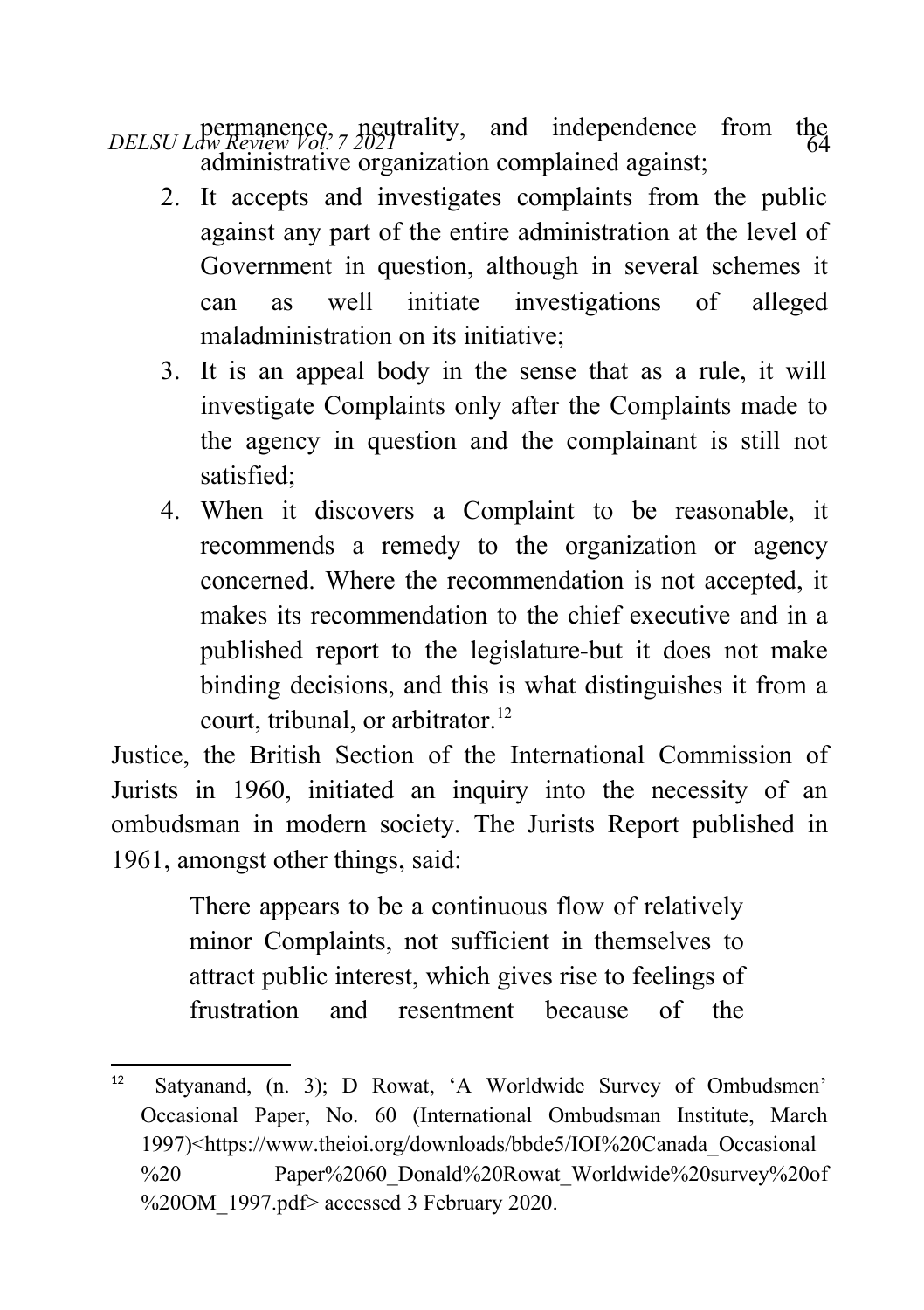inadequacy of the existing means of seeking redress.

The ombudsman fills the gap by seeking redress for such Complaints and others.<sup>[13](#page-8-0)</sup>

The roles of the ombudsman are universally the same. It includes protecting the rights of the citizens, to act as an indirect check on the abuse of powers by the administrators or any government officials, and to investigate, publicize abuses of bureaucratic control and, in some cases, to initiate legal action much as a private citizen would.[14](#page-8-1)According to Danang Girindrawardana, Chief Ombudsman of Indonesia, the ombudsman is one of the pillars of democracy to get better the bureaucracy of the Government. Ombudsman plays a crucial part as an instrument for social control via community participation in the form of suggestions and Complaints.<sup>[15](#page-8-2)</sup>

# **REASONS FOR THE ESTABLISHMENT OF THE NIGERIAN PCC**

The primary goal of establishing the Nigerian PCC is to promote social justice for the individual citizen, the absence of which will

<span id="page-8-1"></span><sup>14</sup> Akpomuvire(n. 7) p. 7.

<span id="page-8-0"></span><sup>13</sup> E Malemi, *Administrative Law* (4th edn, Princeton Publishing Co. 2012) p. 316.

<span id="page-8-2"></span><sup>15</sup> M Mendiburu, Ombudsman Institutions: Bridging the Citizen-Government Gap (Global Partnership for Social Accountability, 2014) <[https://gpsaknowledge.org/ombudsman-institutions-bridging-the-citizen](https://gpsaknowledge.org/ombudsman-institutions-bridging-the-citizen-govern%20ment-ga%20p/)[govern ment-ga p/>](https://gpsaknowledge.org/ombudsman-institutions-bridging-the-citizen-govern%20ment-ga%20p/) accessed 9 December 2019; D Girindrawardana, Dduring the Regional Asian Ombudsman Association (AOA) Conference titled *"Ombudsman and the Citizens' Lives, their Dynamic Relationship"* held at the Korea Press Center, central Seoul, Korea, July 2-3, 2014<[https://gpsaknowledge.org/ombudsman-institut ions-bridging-the](https://gpsaknowledge.org/ombudsman-institut%20ions-bridging-the-citizen-government-gap/)[citizen-government-gap/](https://gpsaknowledge.org/ombudsman-institut%20ions-bridging-the-citizen-government-gap/)> accessed 9 December 2019.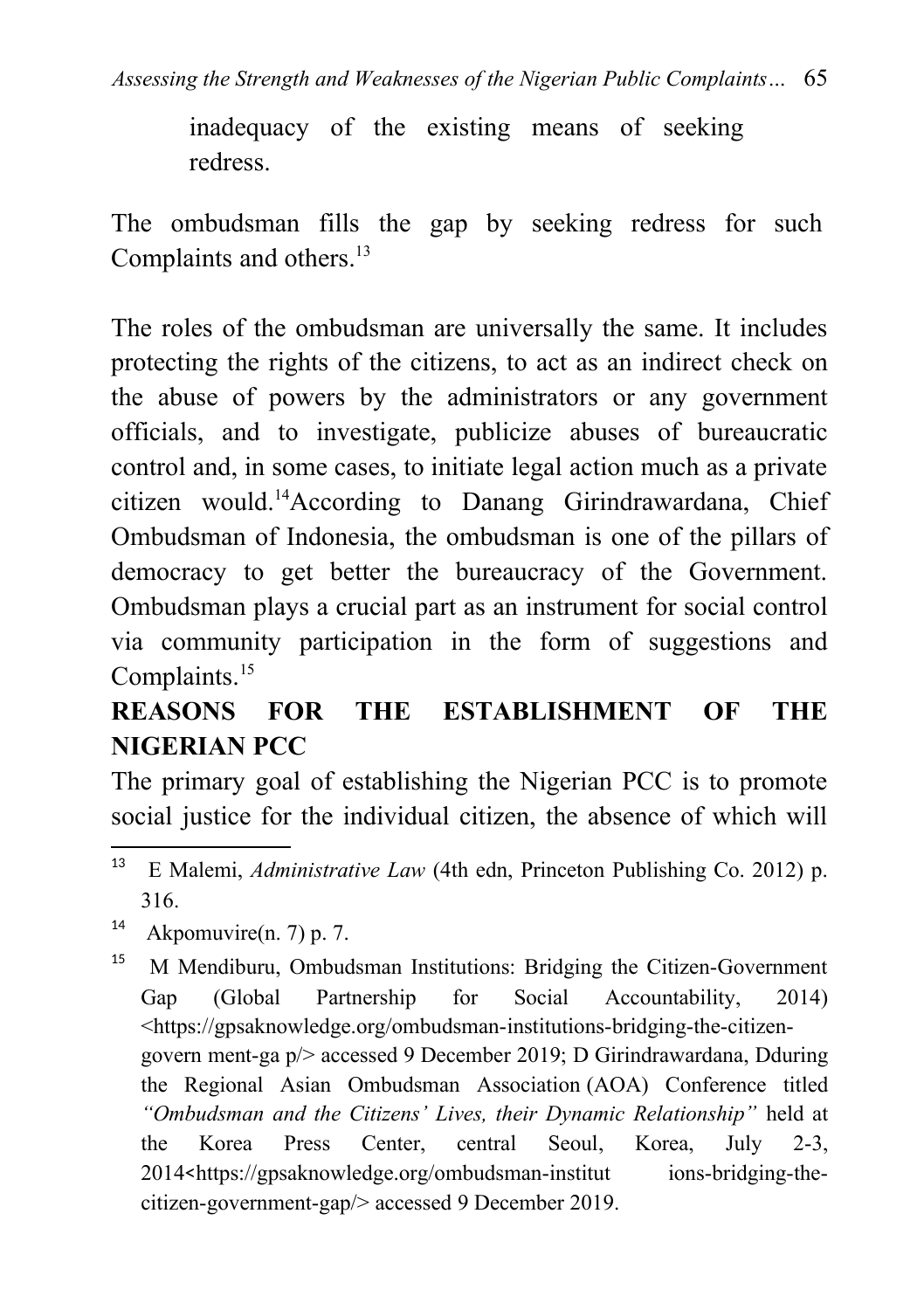lead to a lack of genuine peace and stability in the country.<sup>[16](#page-9-0)</sup>As *DELSU Law Review Vol.* 72021 victims of oppression, many Nigerians were deprived of any knowledge of their rights. There is an acknowledgment that Nigerian citizens were once generally oppressed and victimized by the administrative powers of the Government, especially during the decades of the military Government. Thus, the oppression and victimization of Nigerian citizens necessitated the need for intervention by a supposedly unbiased voice for the benefit of the citizens who may have a Complaint against the Government.<sup>[17](#page-9-1)</sup> Since Nigeria became a democratic state, there was a need to maintain and sustain constitutional democracy in Nigeria by all government institutions and other agencies or enterprises attached to the Government  $18$ 

Secondly, the overzealous government officials are famous for exceeding their powers and blatant use of their administrative power for their gains. There is an abuse of power by public

<span id="page-9-0"></span><sup>&</sup>lt;sup>16</sup> IM Sani, 'The Role of the Public Complaints Commission in Protecting Worker's Rights against Administrative Injustice and Maladministration in Nigeria' Masters Thesis(Ahmadu Bello University: Zaria, 2011) p. 29<[http://kubanni.abu.edu.ng/jspui/bitstream/123456789/4904/1/the%20role](http://kubanni.abu.edu.ng/jspui/bitstream/123456789/4904/1/the%20role%20of%20the%20public%20%20complaints%20commission%20in%20protecting%20worker%E2%80%99s%20rights%20against%20administrative%20injustice%20and%20maladministration%20in%20nigeria.pdf) [%20of%20the%20public %20complaints%20commission%20in](http://kubanni.abu.edu.ng/jspui/bitstream/123456789/4904/1/the%20role%20of%20the%20public%20%20complaints%20commission%20in%20protecting%20worker%E2%80%99s%20rights%20against%20administrative%20injustice%20and%20maladministration%20in%20nigeria.pdf) %20protecting%20worker%e2%80%99s%20rights%20against %20administrative%20injustice%20and%20maladministration%20in [%20nigeria.pdf](http://kubanni.abu.edu.ng/jspui/bitstream/123456789/4904/1/the%20role%20of%20the%20public%20%20complaints%20commission%20in%20protecting%20worker%E2%80%99s%20rights%20against%20administrative%20injustice%20and%20maladministration%20in%20nigeria.pdf)> accessed 7 March 2020. Ebiziem, E.J. and Juliet, A.C. 'Appraisal of Ombudsman in Nigeria; Operations, Benefits and Challenges' [2015](1)(2) *International Journal of Advanced Academic Research, Social Sciences and Education,* 59-72:68.

<span id="page-9-1"></span> $17$  Aina (n. 8) p. 2.

<span id="page-9-2"></span><sup>&</sup>lt;sup>18</sup> Montesh, M. 'The Functioning of Ombudsman (Public Protector) in South Africa: Redress and Checks and Balances?' [2009] (28) *Transylvanian Review of Administrative Sciences*, 194-208:201; See Akpomuvire (n. 7) p. 13.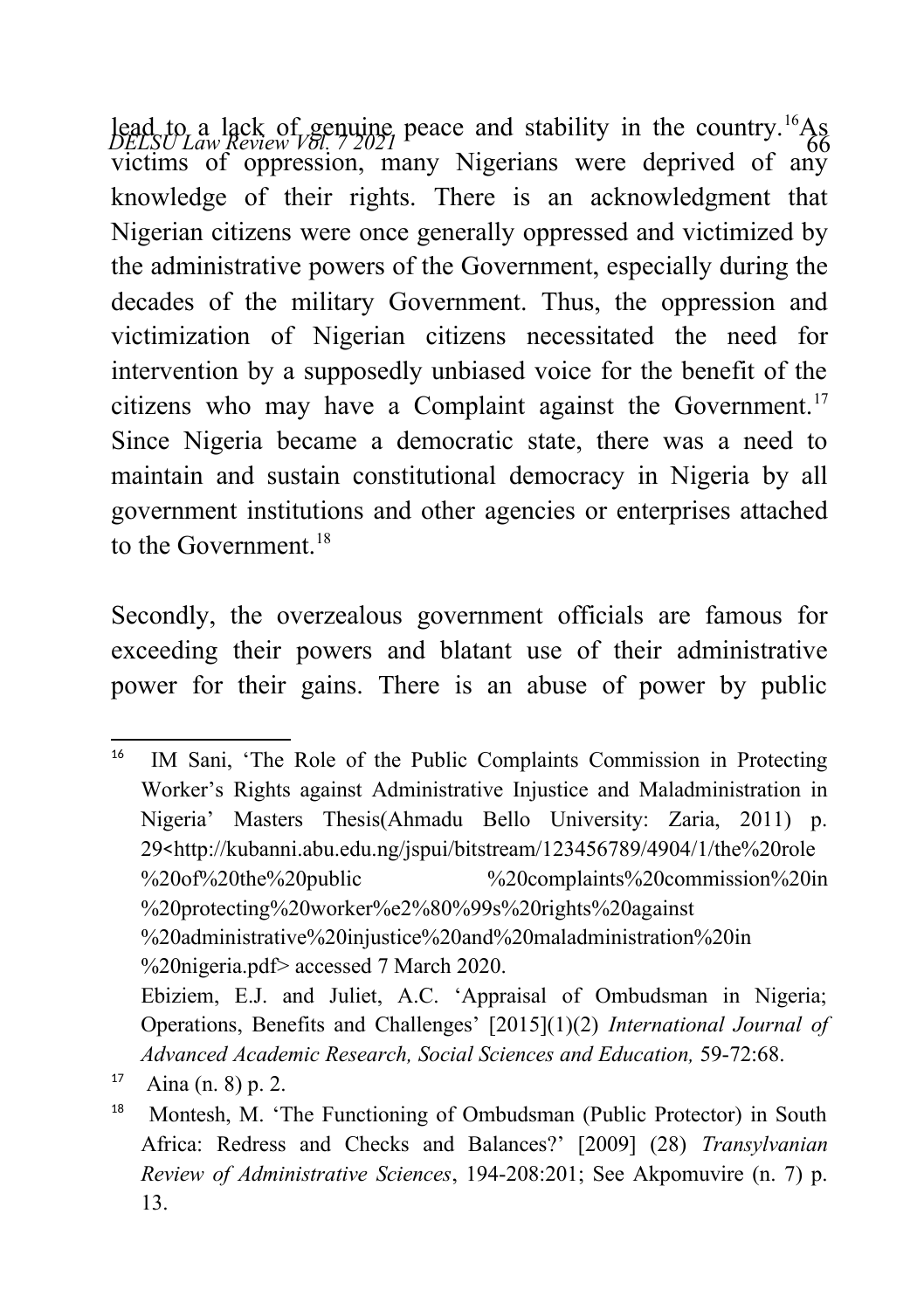authorities and private bodies and inadequate control of these bodies, especially in specific cases.[19](#page-10-0)The ombudsman checks the excesses of administrators, $20$  scrutinizes the work of the [executive](https://www.britannica.com/topic/executive-government), and is primarily a guardian of correct behaviour. His role is to safeguard the interests of citizens by ensuring administration according to law, discovering instances of maladministration, and eliminating defects in administration.<sup>[21](#page-10-2)</sup>

A fundamental reason for the establishment of the Commission is the cost of access to the courts. There is the general belief that litigation is often slow, complicated, costly, and strange to the ordinary man. Court process and payment of legal fees may be complicated for the common man to finance. The PCC remedy system affords a cheaper and more natural method of getting issues sorted out between parties without the expense of legal proceedings. Therefore, the PCC is a formidable window to Complaints against human rights abuses and other administration, maladministration, and oppression.[22](#page-10-3)Commenting on the role of the PCC, Commissioner L. Oshunkunle, an official of the PCC, said that the PCC was set up by law for a particular purpose, namely to seek redress, especially for people who would otherwise have been denied justice for their inability to find the means to procure justice in our law courts. $23$ 

<span id="page-10-0"></span> $19$  NOUN (n. 1).

<span id="page-10-1"></span><sup>20</sup> Anigbata, O.N.A. 'Comparison of Ombudsman in Nigeria, the United Kingdom and Australia to Determine Operational Nexus for Global Best Practices' [2017](5)(2) *GOU ni Journal of Management and Social Sciences,* 55-59:55.

<span id="page-10-2"></span><sup>21</sup> The Ombudsman <https://www.britannica.com>topic>administrativelaw>The-ombudsman> accessed on 20 November 2019.

<span id="page-10-3"></span> $22$  Ibid; NOUN (n. 1).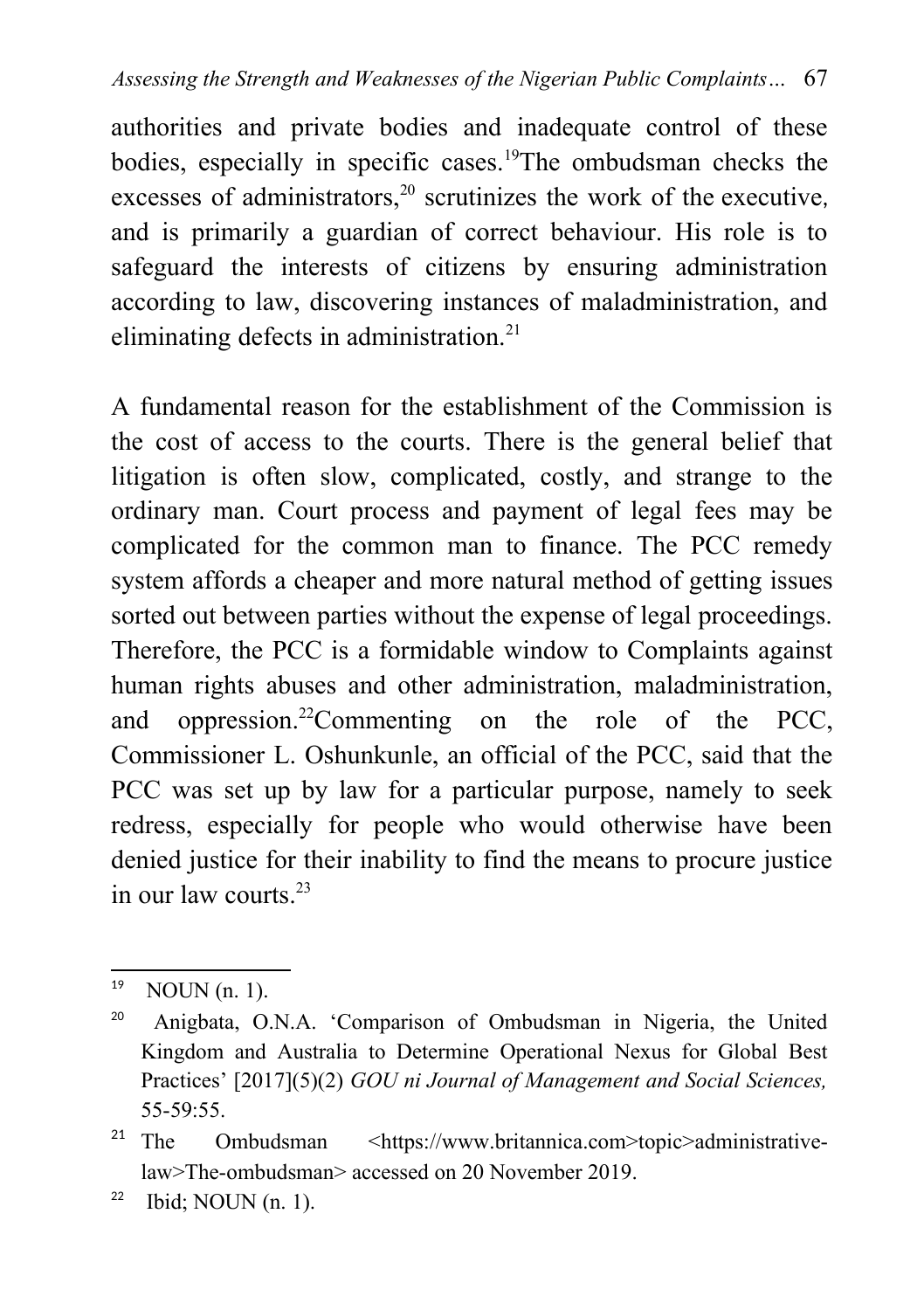Away from the cost of litigation, it is quite evident that not all *bELSU Law Review Vol.* 7,2021 oppressive acts or abuse of office may be actionable. Many malfunctions are relatively trivial, and nonetheless, an irritation of an immense proportion that the citizens in question only need a superior authority to interfere and direct the irregularity and the issue to be remedied. Some oppressive acts require immediate and quick intervention, then resort to wasting time, energy, and resources involved in litigation.<sup>[24](#page-11-0)</sup>Therefore, the PCC is needed to play the role of a specialized court system to hear and speedily determine minor claims and relatively insignificant issues and grievances between parties.<sup>[25](#page-11-1)</sup>

Also, the need to notify the general public, bodies, or persons that a PCC is in place to receive their Complaints when the conduct of government officials aggrieves them contributed to establishing the PCC.<sup>[26](#page-11-2)</sup> More so, the glaring inadequacies of internal administrative remedy system, or check devices to handle and fairly deal with Complaints of aggrieved parties.<sup>[27](#page-11-3)</sup>

Further, the PCC is a vital institution for the Government to get feedback from the public on the actions and activities of its officers and general policies and method of government administration. The

- <span id="page-11-1"></span><sup>25</sup> NOUN  $(n, 1)$  p. 30.
- <span id="page-11-2"></span><sup>26</sup> Ibid, p. 94.
- <span id="page-11-3"></span> $27$  Ibid.

<sup>&</sup>lt;sup>23</sup> Malemi (n. 13) p. 316; See Public Complaints Commission, Commonwealth Governance for Development <www.commonwealthgover nanceorg>partner s>public-Complaints-comm...> accessed on 16 November 2019 (Hereinafter, Public Complaints Commission); S Egede, Promoting Social Justice through Public Complaints Commission, 17 March 2015 <https://9jalegal.com.ng> ombudsman>promoting-social-justice-through-p...> accessed on 29 November 2019.

<span id="page-11-0"></span> $24$  Aina (n. 8) pp. 2-3.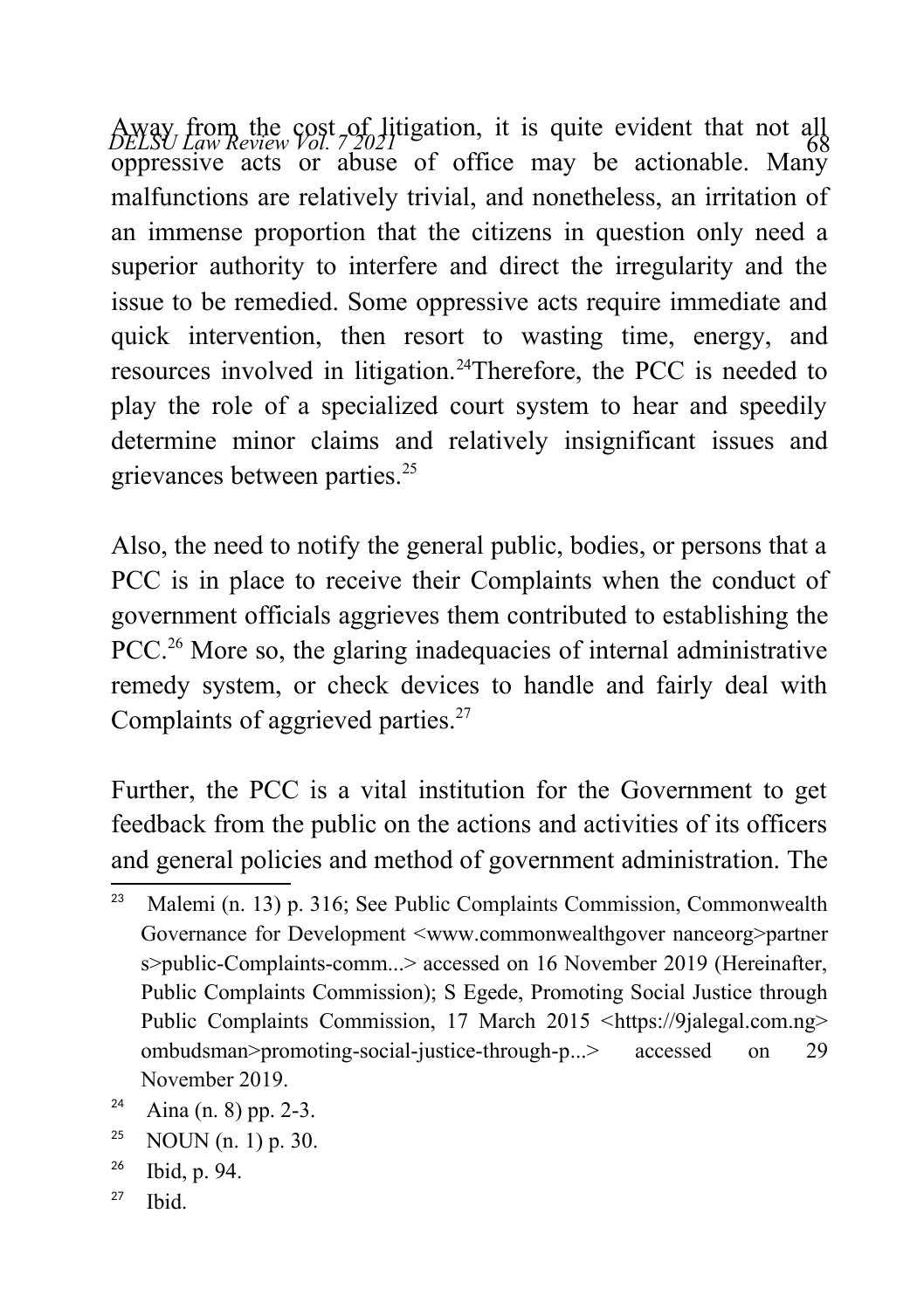ease of access to the Commission will encourage the citizen to approach the office when there is a particular need to do so. $^{28}$  $^{28}$  $^{28}$ All these factors, which, combined with working a hardship on members of the public, made the establishment of an efficient PCC remedy system a necessity in modern society.[29](#page-12-1)

More so, contemporary ombudsmen have argued that the office of the ombudsman is a vehicle for human rights protection in any event. The present Norwegian Parliamentary Ombudsman, Mr. Arne Fliflet, is on record as saying:

> The spirit of the ombudsman institution can be deemed to be the same as that enshrined in various international agreements for the protection of the fundamental rights of an individual against 'injustice and arbitrariness by authorities.' The institution of the ombudsman and human rights conventions are based on the same philosophical idea, with each sharing a common goal of protecting citizens against unjust governmental actions.

Frank B., in his book, *The Ombudsman and Human Rights,* outlined the following reasons for the adoption of the ombudsman:

- 1. The ombudsman, as an autonomous body, helps the legislature in its function of maintaining the activities of government agencies and officials.
- 2. The ombudsman system has as its primary purpose the protection of the human rights of the citizens.

<span id="page-12-0"></span><sup>28</sup> Aina (n. 8); See Compbell, K. 'Access to European Community Official Information' [1997]*(1) Internationals and Comparatively Law Quarterly,*174-180.

<span id="page-12-1"></span><sup>&</sup>lt;sup>29</sup> NOUN (n. 1) p. 30.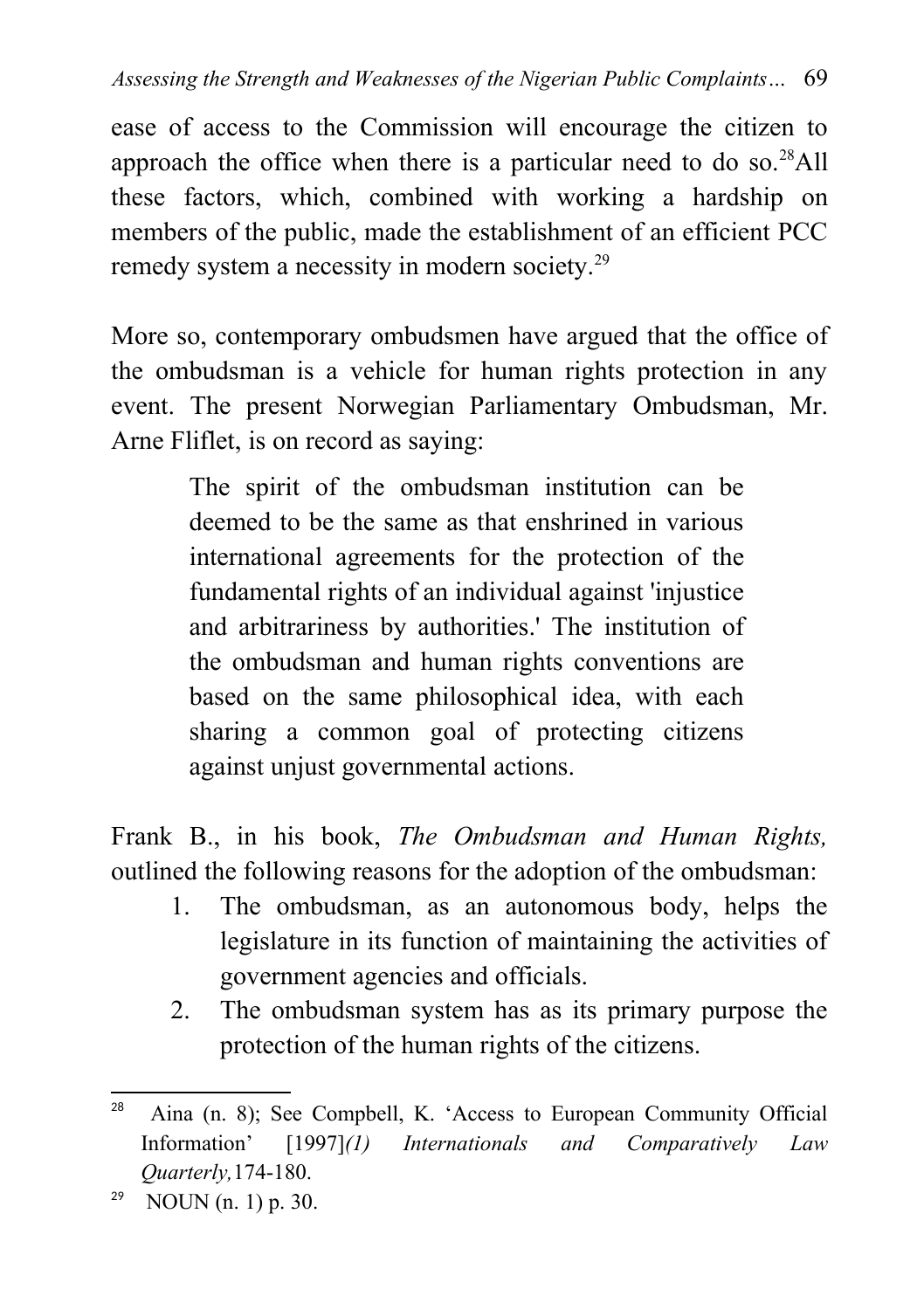- *DELSU Law Review Vol. 7* 2021 modern system are inadequate. In law, court litigation is expensive, tension creating, and protracted. Administrative courts follow court-like procedures. Administrative Complaints handling agencies lack the essential characteristics of independence.
	- 4. The ombudsman offers the citizens with an expert and impartial agent who acts informally, without delay and the requirement of counsel and recommends corrective action.
	- 5. The presence of the ombudsman has a psychological value. The citizens develop confidence as there is a watchdog, and it serves as a deterrent to the bureaucracy.<sup>[30](#page-13-0)</sup>

# **STRENGTH OF THE NIGERIAN PUBLIC COMPLAINTS COMMISSION**

# **1. Federal Legislation**

The first strength of the PCC Act lies in the fact that it is federal legislation, and where any other state law is inconsistent with this Act, it shall be void to the extent of its inconsistency. Section 315(5) of the 1999 Constitution lends credence to the above through its provision that nothing in the Constitution shall invalidate the following enactments.

- a. The National Youth Service Corps Decree 1973;
- b. The Public Complaints Acts;
- c. The National Security Agencies Act;

<span id="page-13-0"></span><sup>30</sup> Afegbua, S.I. and Adejuwon, K.D. 'Ombudsman and Ethical Dilemma in Nigerian Public Administration: From Rising Expectations to Dashed Hopes' [2015](3)(7) *Review of Public Administration and Management,* 98-114: 105- 106; B Frank, *The Ombudsman and Human Rights* (Butterworths 2012) p.241.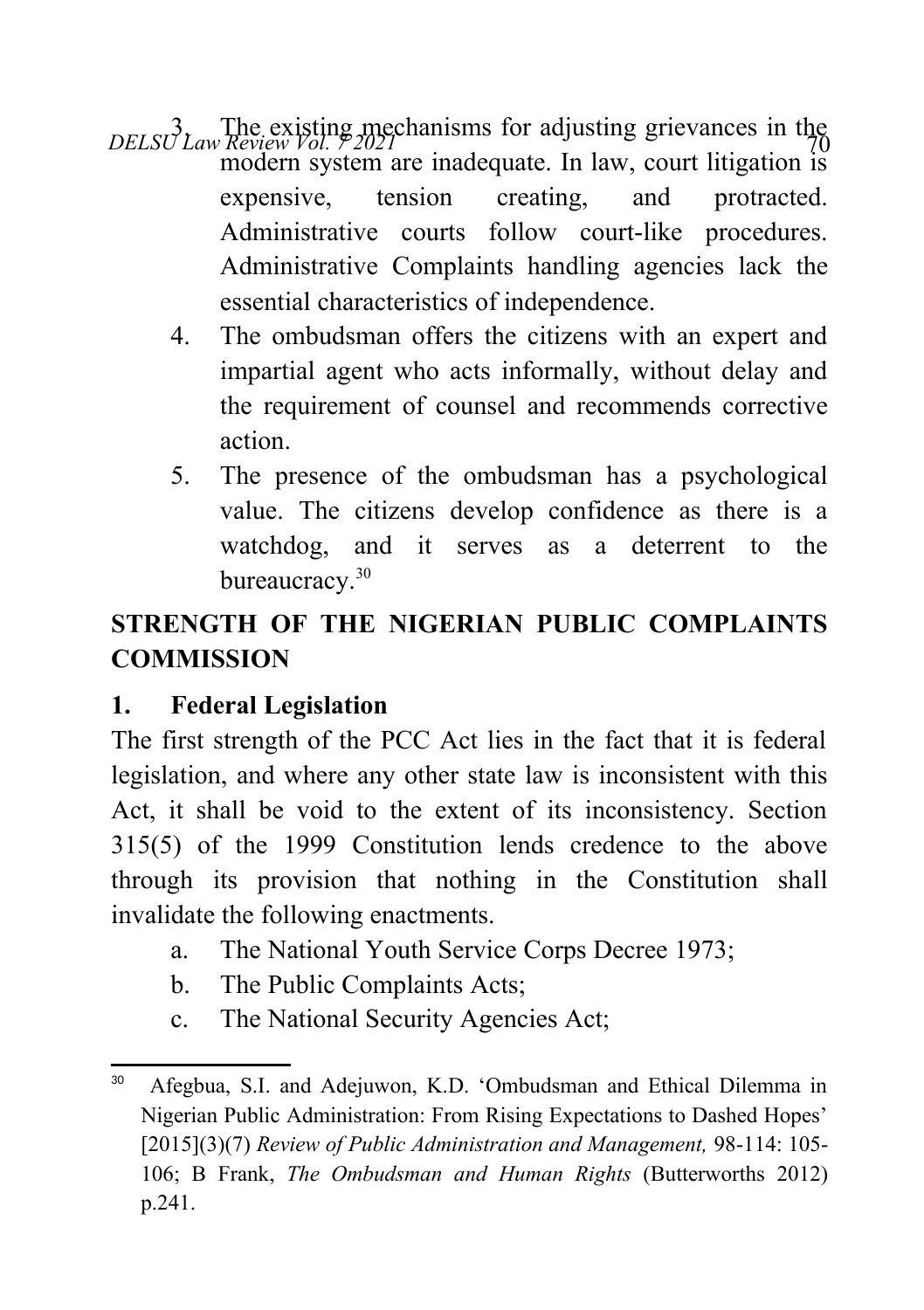d. The Land Use Act.

And the provisions of those enactments shall continue to apply and have full effect in accordance with their tenor and to the same extent as any other provisions forming part of this Constitution and shall not be altered or repealed except in accordance with the provisions of section  $9(2)$  of this Constitution.<sup>[31](#page-14-0)</sup>

Subsection 6 explained and emphasized that "Without prejudice to subsection (5) of this section, the enactments mentioned in the said subsection shall hereafter continue to have effect as Federal enactments and as if they related to matters included in the Exclusive Legislative List set out in Part I of the Second Schedule to this Constitution."Section 315(5) of the Constitution secures the PCC Act against easy manipulation without compliance with the procedures of repealing or amending any of its enactment laid down in the Constitution.[32](#page-14-1)It takes the same process required to amend the Constitution to amend the PCC Act.

### **2. The Power of a Commissioner to Initiate Investigation**

A notable strength of the PCC Act relates to its investigatory power, where the Act makes it clear in section 5(2) that a commissioner shall have the power to investigate either on his initiative or following complaints lodged before him by any other person, any administrative action taken by:

a) Any department or ministry of the federal or any state government;

<span id="page-14-0"></span><sup>&</sup>lt;sup>31</sup> See the Constitution of the Federal Republic of Nigeria, 1999 as amended, section 315(5) (a-d).

<span id="page-14-1"></span><sup>32</sup> Ibid; Sani (n. 16) pp. 82-83.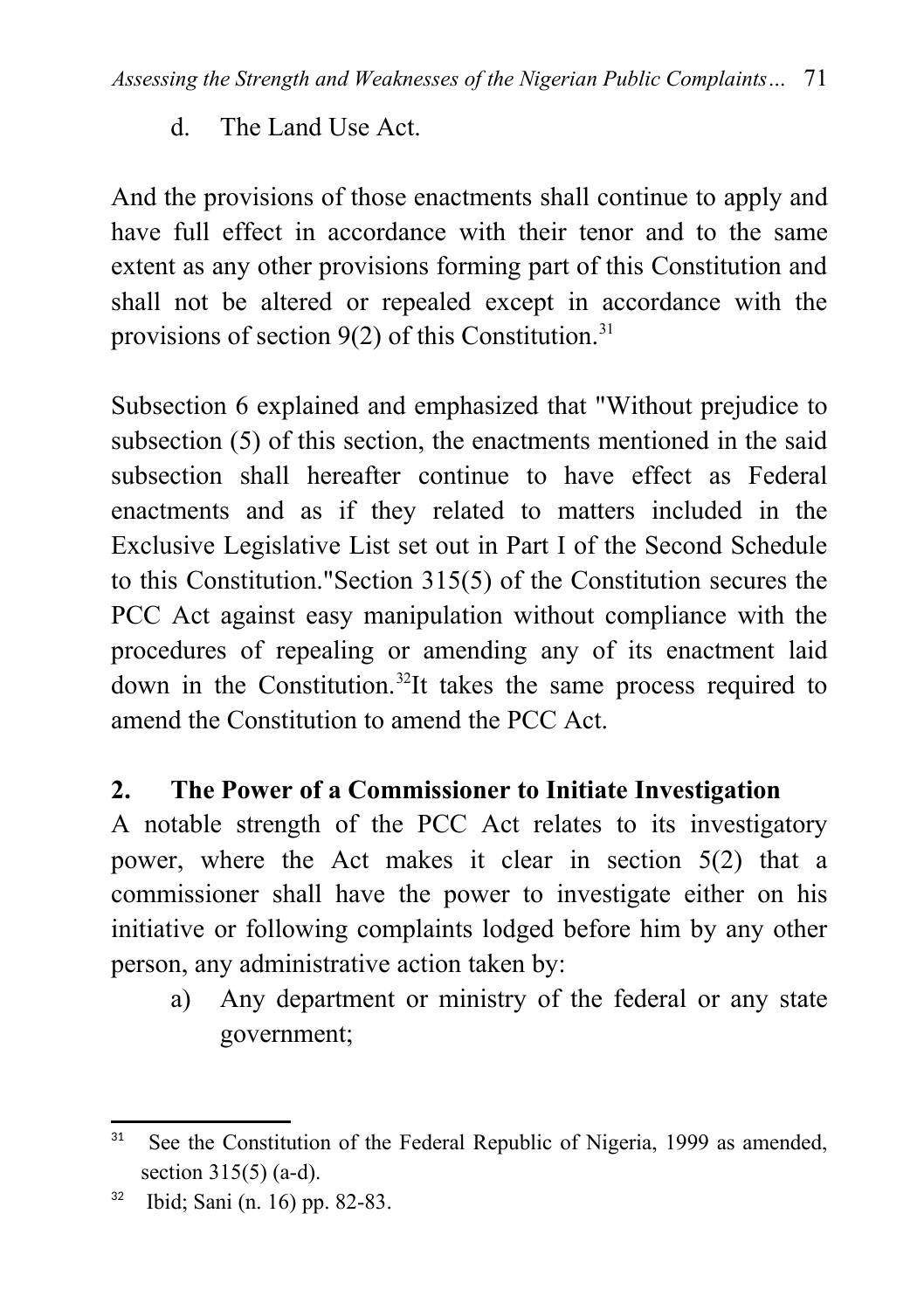- *DELSU Law Review Vol. 72021* of any local government authority (however designated) set up in any State in the Federation;
	- c) Any statutory corporation or public institution set up by any government in Nigeria;
	- d) Any company incorporated under or pursuant to Companies and Allied Matters Act whether owned by any government or aforesaid or by private individuals in Nigeria or otherwise, however; or
	- e) Any officer or servant of any of the bodies, as mentioned above. This provision is commendable for enabling a more broad power for investigation. The watchword in this section is "his initiative," which means that a commissioner need not wait until the Commission could embark on its investigation.<sup>[33](#page-15-0)</sup>

The PCC operates to protect the public against a corrupt, oppressive exercise of power by public officers. Section 5 (3)(d) of the PCC Act provides that Every Commissioner shall ensure that administrative action by any person or body mentioned in subsection (2) will not result in the commitment of any act of injustice against any citizen of Nigeria or any other person resident in Nigeria and for that purpose, he shall investigate with special care administrative actions which are or appear to be:

- (i) Contrary to any law or regulation;
- (ii) Mistaken in law or arbitrary in the ascertainment of fact;
- (iii) Unreasonable, unfair, oppressive or inconsistent with the general functions of administrative organs;
- (iv) Improper in motivation or based on irrelevant considerations;

<span id="page-15-0"></span> ${}^{33}$  PCC Act, section 5(2) (a-e); SANI ibid, p. 83.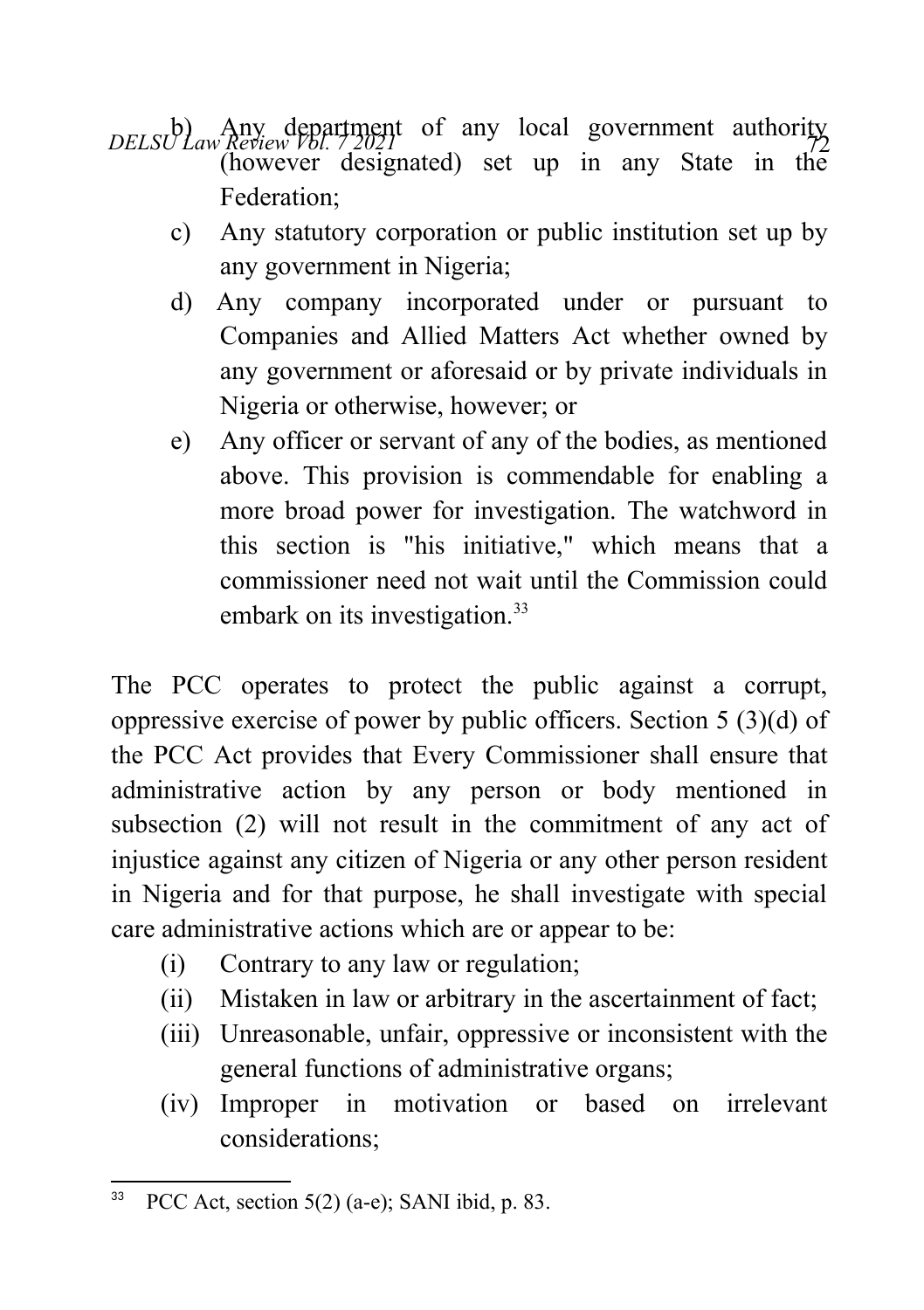- (v) Unclear or inadequately explained; or
- (vi) Otherwise objectionable.<sup>[34](#page-16-0)</sup>

The investigations and recommendations of the PCC can lead to prosecution or other forms of administrative or disciplinary measures against erring officials, especially corrupt public officers.[35](#page-16-1)Section 5(3c) of the Act empowers the Commission to visit any premises and have access to files and documents. Also, Section 5(5) says, "All Commissioners and all the staff of the Commission shall maintain secrecy in respect of matters so designated by reason of source or content..."[36](#page-16-2)The services provided by the PCC could be of great benefit to victims of corporate human rights abuses, who most often are underprivileged and hence, cannot afford access to judicial remedies. It is also attractive to affluent victims who may not have the patience to

<span id="page-16-0"></span> $34$  Ibid, section 5(3) (d); See also Adedunmade Onibokun, Duties and Powers of the Public Complaints Commission <[https://www](https://www/).legalnaija.com/2018/09/ duties-and-powers-of-public-Complaints.html> accessed on 20 November 2019 (Hereinafter, Duties and Powers of the PCC).

<span id="page-16-1"></span><sup>35</sup> Ikpeze, N. 'Fusion of Anti–Corruption Agencies in Nigeria: A Critical Appraisal' [2013](1)(1) *AfeBabalola University Journal of Sustainable Development Law and Policy*, 148-167:157; EC Ngakwe, 'An Analysis of Jurisdictional Conflicts among Anti-Corruption Laws and Institutions in Nigeria' in DU Enweremadu and EE Okafor (eds), *Anti-Corruption Reforms in Nigeria since 1999: Issues, Challenges and the Way Forward* (Vol 3, IFRA Special Research Issue 2009) p. 8.

<span id="page-16-2"></span><sup>&</sup>lt;sup>36</sup> Uloko, G.I. 'A Goodwill Address by the Honourable Chief Commissioner of the Public Complaints Commission' Delivered at the Interactive Meeting of the National Assembly Committees on Public Petitions and Civil Society Organizations (CSOS) Working on Governance Issues and Human Rights held at Protea Hotel, Apo Apartments, Abuja on Monday 31<sup>st</sup> March, 2014, pp. 31-32.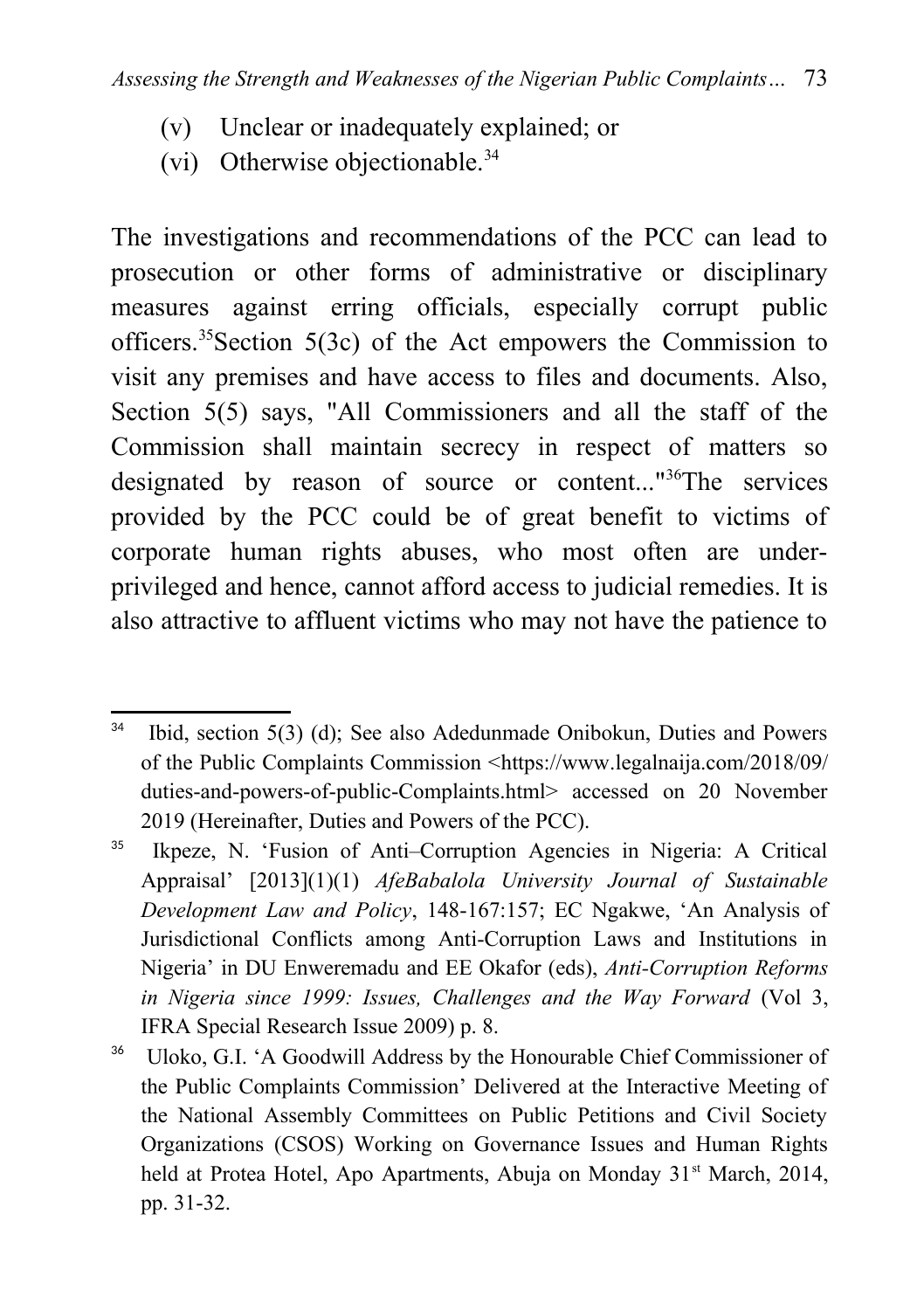endure the frequent adjournments of cases in the Nigerian court<br>*DELSU Law Review Vol. 7 2021*  $system.<sup>37</sup>$  $system.<sup>37</sup>$  $system.<sup>37</sup>$ 

# **3. Penalty for False Complaints**

Another strength of the PCC Act is that it provides in section 8(4) that any person who in respect of any complaints lodged by him knowingly makes to the Commission any statement, whether or not in writing, which is false in any material particular, shall be guilty of an offense and shall on conviction be sentenced to imprisonment for one year without the option of fine. This serves as a warning to persons who may want to use the Commission to witch-hunt others or even against an institution that has refused to compromise its standard to the whims and caprices of a dishonourable complainant. The absence of an option of fine for making false complaints shows how serious the Act frowns at such an offense  $38$ 

Thus, the PCC is, in fact, a double-edged sword. In other words, in some cases, it serves "a double purpose: on the one side, to vindicate the action of the accused official and, on the other, to make clear to the complainant that his suspicion was unfounded."<sup>[39](#page-17-2)</sup> In this light, the PCC is viewed as "a defense against unjustified criticism rather than an enemy" of the administration. A former member of the Trinidad-Tobago Parliament pointed out that the ombudsman should not be considered a "terror for civil servants" but a "valuable shield to the administration."

<span id="page-17-0"></span><sup>37</sup> See P. Akpochafo, 'More Nigerians Patronise Public Complaints Commission for Redress' *Nigerian Pilot,*(Nigeria, 8June 2011).

<span id="page-17-1"></span><sup>38</sup> PCC Act, section 8(4); Sani (n. 16) p. 84.

<span id="page-17-2"></span><sup>&</sup>lt;sup>39</sup> Abedin (n. 4) p. 914; See K Holmgren, 'The Need for an Ombudsman Too' in DC Rowat (ed), *The Ombudsman: Citizen's Defender*(George Allen & Unwin 1968) pp. 225-230:229-230.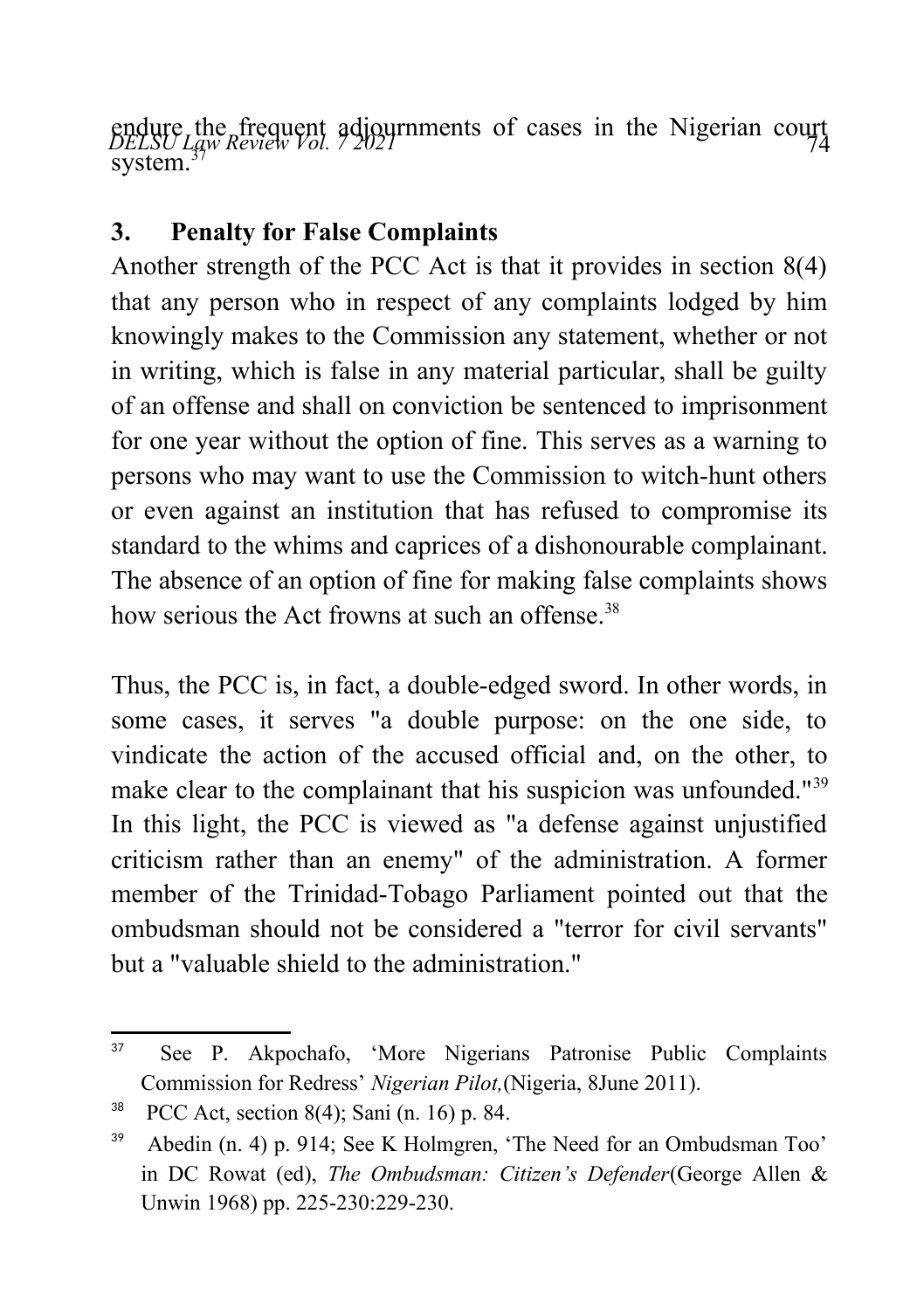Similarly, Justice Rees, the first ombudsman of Trinidad-Tobago, aptly observed as follows:

> My office was not introduced solely for the purpose of rendering assistance to those who allege that they have sustained an injustice as a result in administration, but also to see that officers of public departments, local authorities, and government agencies are protected against unjustified criticism.<sup>[40](#page-18-0)</sup>

He further added that "the ombudsman is essential not only as a 'sword' in the service of an aggrieved citizen but also as a 'shield' for government departments and authorities when they have made just and reasonable decisions.<sup>[41](#page-18-1)</sup>

Section 8(2) of the PCC Act provides that if any person required to furnish information under the Act fails to do so or in purported compliance with such requirement to supply information knowingly or recklessly makes any statement which is false in a material particular; he shall be guilty of an offense and liable on conviction to a fine of N500 or imprisonment for a term of six months or both such fine and imprisonment.<sup>[42](#page-18-2)</sup>

# **4. Power to Summon or Compel Attendance**

Equally, in the performance of its functions, the PCC is vested with the power to summon or compel the attendance of any person so required to give evidence, supply information, or produce documents.<sup>43</sup>Access to public sector information is a crucial pillar of open Government and of utmost importance for transparency,

<span id="page-18-0"></span><sup>40</sup> Abedin, ibid.

<span id="page-18-1"></span> $41$  Ibid, p. 915.

<span id="page-18-2"></span> $42$  PCC Act, section 8(2).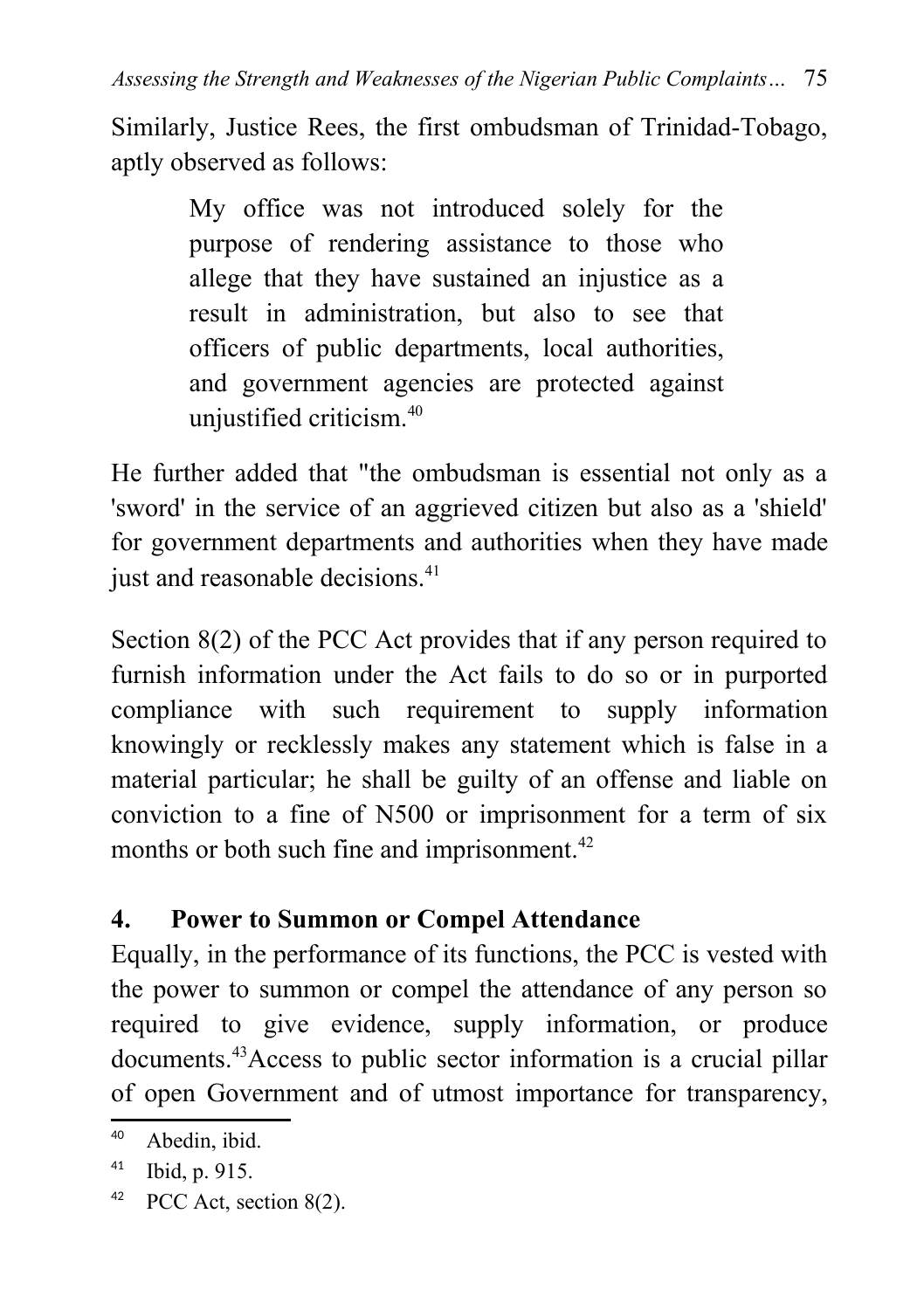integrity, accountability, and stakeholder participation.<sup>[44](#page-19-0)</sup><br>DELSU Law Review Vol. 72021 Recognizing this, the PCC is independent of government bureaucracy. At the same time, it is given extensive powers regarding disclosures and access to every government information, together with the production of documents, which assist the PCC's investigation. The PCC is empowered to enforce compliance to get the needed information.<sup>[45](#page-19-1)</sup> This power is essential to the PCC in facilitating impartial investigation to arrive at a fair and equitable decision<sup>[46](#page-19-2)</sup>

Failure to comply with the order of the PCC by any person shall amount to contempt of court. And such a person would be tried for the same in a court of law.<sup>[47](#page-19-3)</sup> Section  $9(1)$  of the PCC Act empowers a Commissioner to summon in writing any person who in the opinion of the Commissioner is in the position to testify on any matter before him, to give evidence in the case and failure by any

<sup>43</sup> Ogunna (n. 3); See Hajdari, E. 'Ombudsman-Historical Views' [2014] (1)*European Scientific Journal,* 515-527:526.

<span id="page-19-0"></span><sup>44</sup> Directorate for Public Governance, The Role of Ombudsman Institution in Open Government. OECD Working Paper on Public Governance No. 29 (Organisation for Economic Co-operation and Development and European Ombudsman, 2018) p. 6<[https://www.oecd.org/gov/the-role-of-ombudsman](https://www.oecd.org/gov/the-role-of-ombudsman-institutions-in-open-gov%20ernment.pdf)[institutions-in-open-gov ernment.pdf](https://www.oecd.org/gov/the-role-of-ombudsman-institutions-in-open-gov%20ernment.pdf)> accessed 19 January 2020; See Democracy beyond the Ballot Box: Open Government Partnership Global Report (1st edn, Vol. 1, Open Government Partnership Secretariat 2019) p. 32<https://www.opengovpartnership.org/wp-content/uploads/2019/09/ Global-Report\_Volume-1.pdf> accessed 19 January 2020.

<span id="page-19-1"></span><sup>45</sup> Sani (n. 16) p. 30; See Public Complaints Commission FCT, Nigeria, Abuja (2019) <https://www.gov serv. org/NG/Abuja/294714143995311/Public-Complaints-Commission-FCT%2CNigeria> accessed on 19 October 2019.

<span id="page-19-2"></span><sup>46</sup> Ibid; See How The Commission Functions: Public Complaints Commission-The Nigerian Ombudsman [<https://pcc.gov.ng/how-the-commission](https://pcc.gov.ng/how-the-commission-functions/)[functions/](https://pcc.gov.ng/how-the-commission-functions/)> accessed on 19 October 2020.

<span id="page-19-3"></span> $47$  Ogunna (n. 3).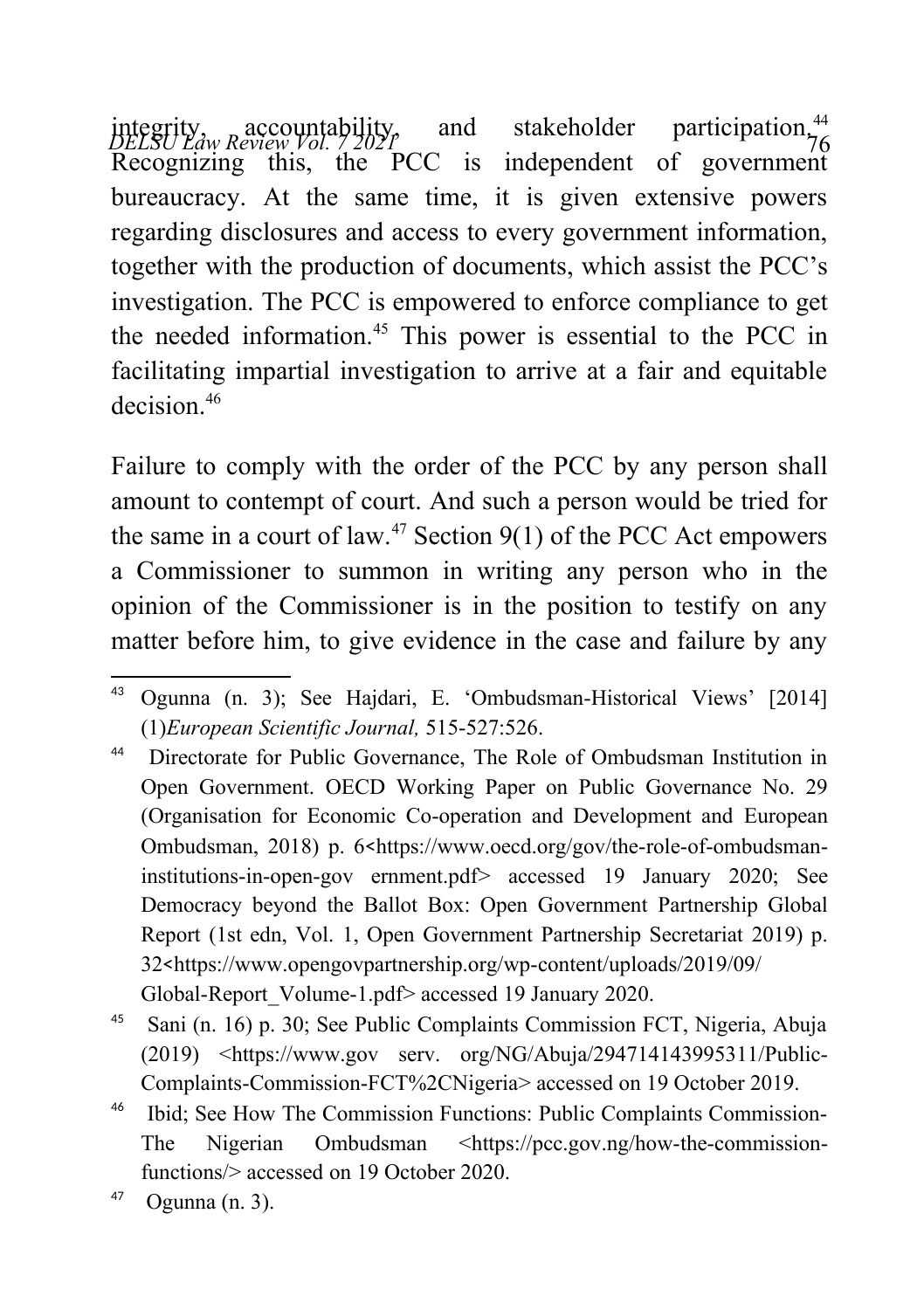person to appear when required to do so shall amount to an offense under this Act.<sup>[48](#page-20-0)</sup> Section  $9(2)$  of the PCC Act further provides for a fine of N500 or six months terms of imprisonment or to both such fine and imprisonment on conviction for any person guilty of an offense<sup>[49](#page-20-1)</sup>

#### **5. Immunity from Legal Process**

The PCC is vested with immunity from the legal process. In other words, the Commissioners cannot be sued due to Act resulting from the regular exercise of their duties. In this view, section 10(1) of the PCC Act provides that no Commissioner shall be liable to be sued in any court of law for any act done or omitted to, in the due exercise of his duties under or pursuant to this Act.<sup>[50](#page-20-2)</sup>

More so, Commissioners are immune from being compelled to legal proceedings to produce any report, statement, record, or communication of any meeting, investigation, or proceedings which they made in the due exercise of their functions. Section 10(2) of the PCC Act provides that any report, statement or other communication or record of any meeting, investigation or proceedings which a Commissioner, officer or servant of the Commission may make in the due exercise of their functions under this Act, shall be privileged in that its production may not be compelled in any legal proceedings if the Attorney-General of the Federation certifies that such production is not in the public interest.<sup>[51](#page-20-3)</sup>

# **WEAKNESSES OF THE NIGERIAN PUBLIC COMPLAINTS COMMISSION**

- <span id="page-20-2"></span> $50$  Ibid, section 10(1).
- <span id="page-20-3"></span> $51$  Ibid, section 10(2).

<span id="page-20-0"></span> $48$  PCC Act, section 9(1).

<span id="page-20-1"></span> $49$  Ibid, section 9(2).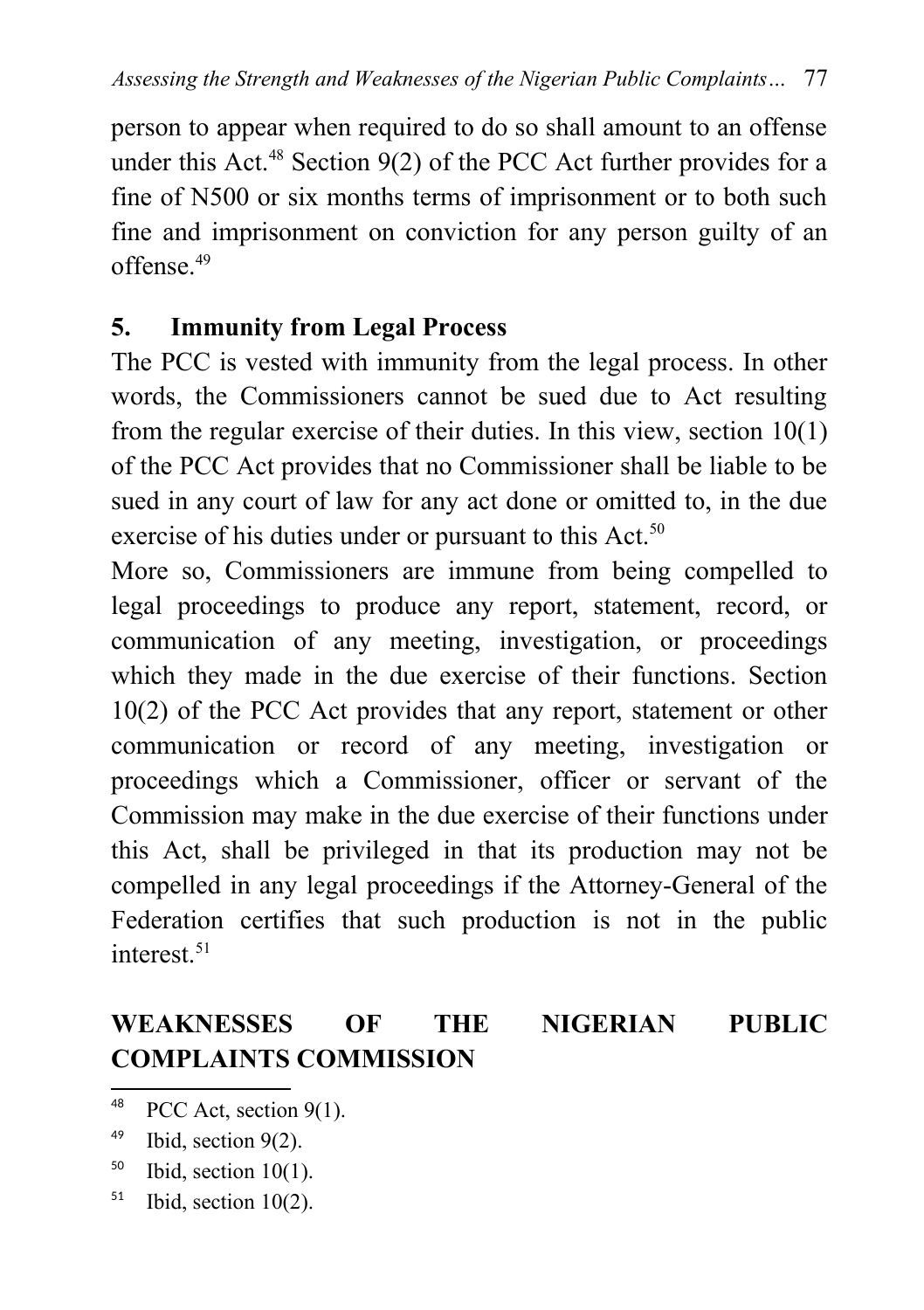# *<i>DELSI* Restriction *V*<sub>0</sub> *on 2 d*te Powers of the Commission to **Investigate Certain Matters**

Section 6 of the PCC Act restricts the Commission from entertaining and investigating any Complaints on the following matters.

- a) Matters that are clearly outside his terms of reference;
- b) Matters that is pending before the National Assembly, the Council of State, or the President;
- c) Matters that are pending before any court of law in Nigeria;
- d) Matters that are relating to anything is done or purported to have been done by any member of the armed forces in Nigeria or the Nigerian Police Force under the Armed Forces Act, or the Police Act, as the case may be. Hence, victims of human rights abuses by the Nigerian Security forces aided or abetted by a corporation may be excluded from the services offered by the Commission. $52$
- e) Matters in which the complainant has not, in the opinion of the Commission, exhausted all available legal or administrative procedures. This means that in many cases of violations, instead of making a complaint directly to the ombudsman to seek a quick and inexpensive resolution, a claimant will first have to take their case through the court or arbitration process. Labour matters may be the exception to this, as the

<span id="page-21-0"></span><sup>52</sup> Access to Justice: Human Rights Abuses Involving Corporations-Federal Republic of Nigeria, A Project of the International Commission of Jurists (International Commission of Jurists, 2012) p.  $41$ <https://www.business-hu manrights.org/sites/default/files/media/documents/icj-report-access-tojustice-nigeria-22-feb-2012.pdf> accessed 15 January 2020.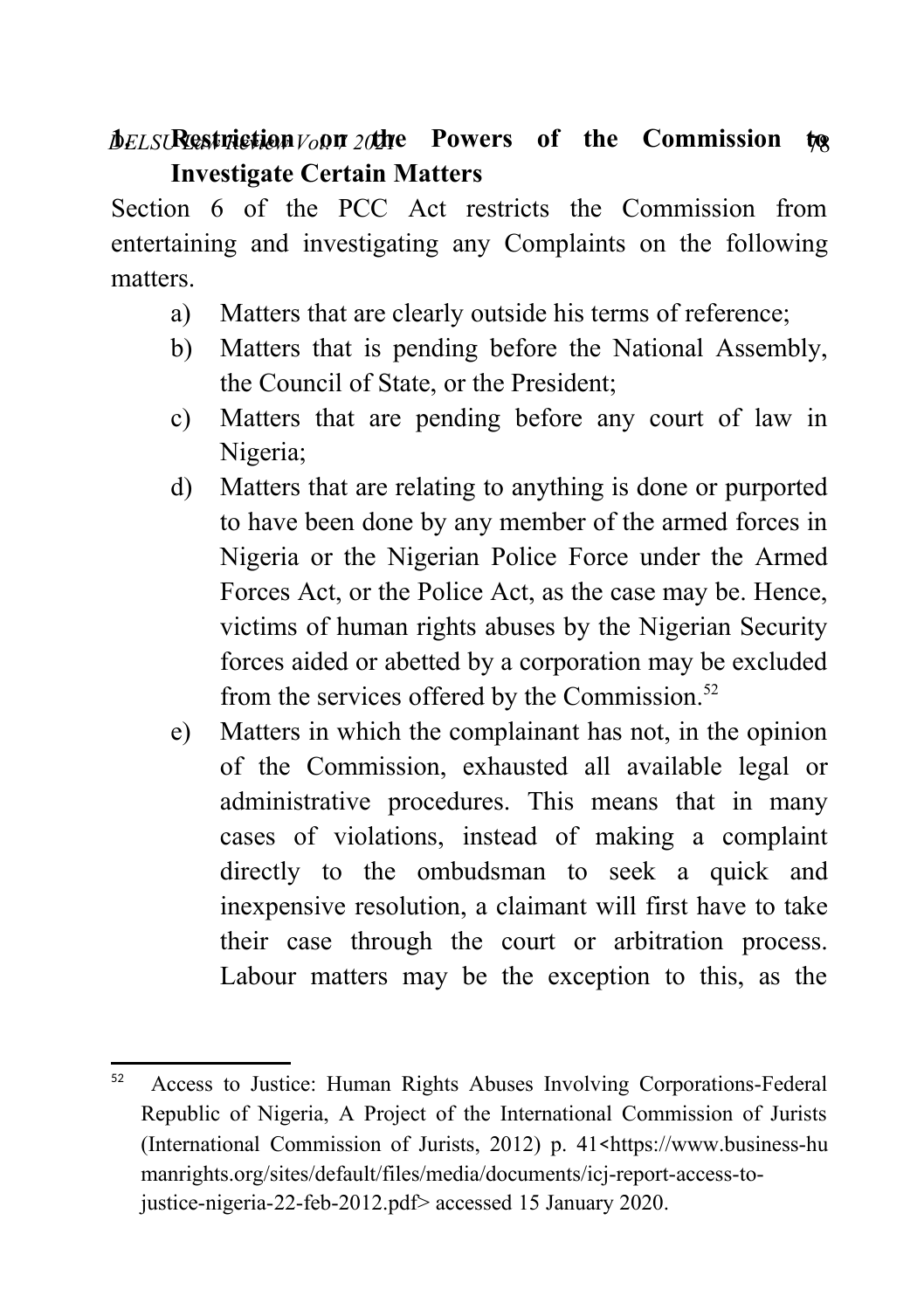Public Complaints Commission regularly deals with cases regarding wrongful termination of service.<sup>[53](#page-22-0)</sup>

- f) Matters relating to any act or thing done before  $29<sup>th</sup>$  July 1975 or in respect of which the complaints are lodged later than 12 months after the date of the Act or thing is done from which the Complaints arose.
- g) Matters that the complainant does not have a personal interest.<sup>[54](#page-22-1)</sup>

# **2. Lacks the Punitive Power to Prosecute Offenders and Enforce its Decisions**

In practice, the PCC cannot order a decision to be enforced. This, to a certain extent, negates the effectiveness of the system because it makes the ombudsman decision vulnerable to the wishes of the bureaucrats or government officials affected. The PCC lacks the powers of enforcement of its decisions through the court. Its powers have been restricted to recommendations and the use of soft powers of persuasion and mediation.[55](#page-22-2)This limitation as decried by the PCC:

> Has posed an ominous stance in the realization of its goal and attributed to its failure to address the issue of unresponsive officials. Often, these officials have had to question the extent to which the Commission

<span id="page-22-0"></span><sup>53</sup> Ibid; See B. A. Odunsi, *The Role of the Ombudsman in Nigeria* (The Essdwin Mellen Press 2007) p. 97.

<span id="page-22-1"></span><sup>54</sup> PCC Act, section 6(1) (a-g); Ogunna (n. 3); Ebiziem, E.J. and Juliet, A.C. 'Appraisal of Ombudsman in Nigeria; Operations, Benefits and Challenges' [2015](1)(2) *International Journal of Advanced Academic Research, Social Sciences and Education,* 59-72:67.

<span id="page-22-2"></span><sup>&</sup>lt;sup>55</sup> See PCC Act, section 7.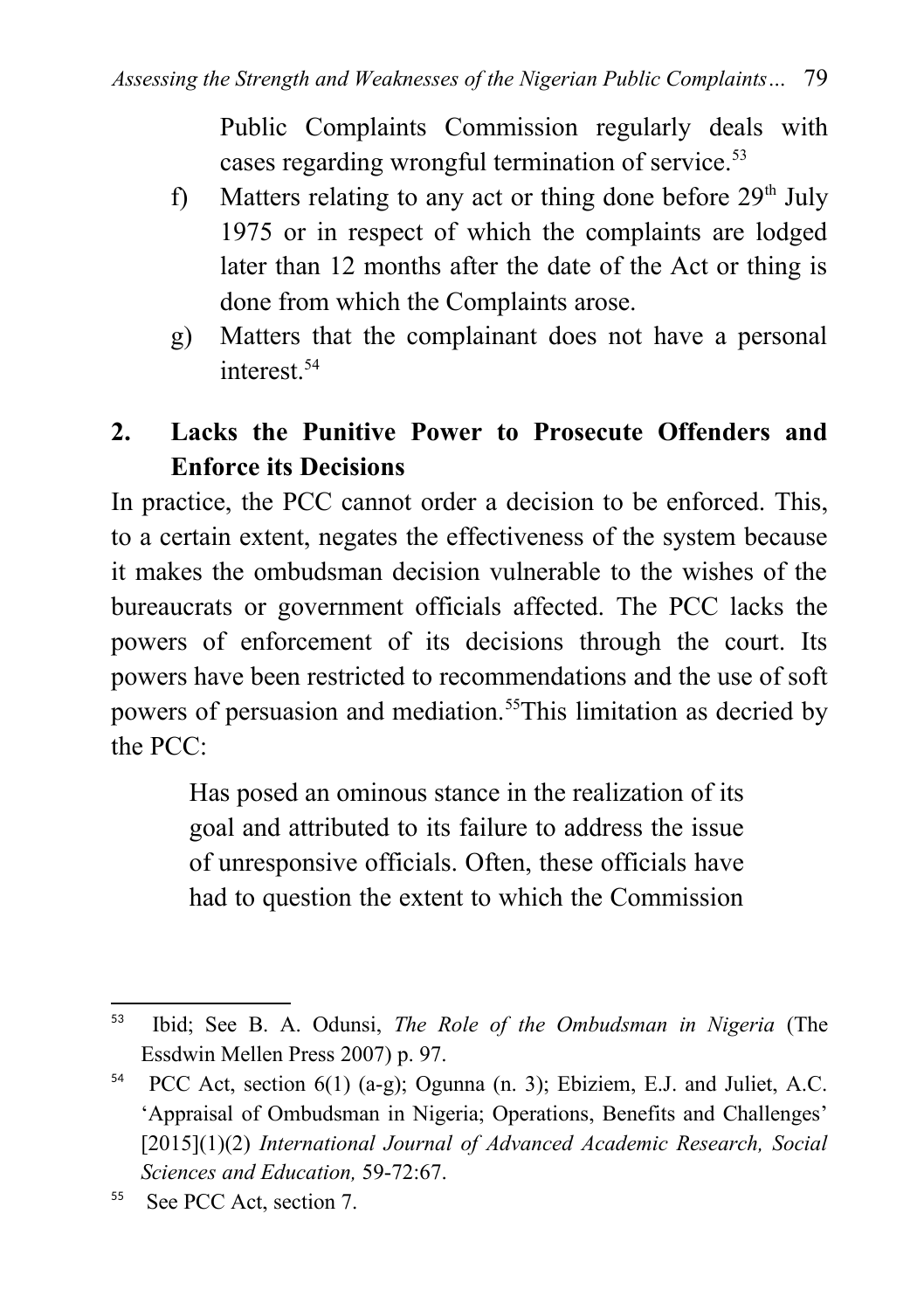*DELSU Law Review Vol. 7 2021* and adamant and fail to take a so 80 any action as recommended.<sup>[56](#page-23-0)</sup>

Section 7(1) of the PCC Act provides that a Commissioner may recommend to the appropriate person or responsible administrative agency, after due investigation of any Complaints, any of the following steps, that is-

- (a) That further consideration of the matter be made;
- (b) That a modification or cancellation of the offending administrative or other acts be effected.
- (c) That alteration of regulation or ruling be effected;
- (d) That full reasons behind a particular administrative or other act be given.<sup>[57](#page-23-1)</sup>

Section 7(2) of the PCC Act provides that where appropriate, a Commissioner may refer cases where he feels that existing laws or administrative regulations or procedures are inadequate to the National Assembly or the appropriate House of Assembly of a State or any other appropriate person or body.<sup>[58](#page-23-2)</sup>According to section 7(3) of the PCC Act, in every case where a Commissioner discovers that any person may have committed a crime, he shall report his findings to the appropriate authority or recommend that the person be prosecuted.<sup>[59](#page-23-3)</sup> Also, section 7(4) of the PCC Act provides that in every case where the Commissioner believes that the conduct of any person is such that disciplinary action against such a person be taken, he shall make a report in that regard to the

- <span id="page-23-2"></span><sup>58</sup> Ibid, section 7(2).
- <span id="page-23-3"></span>59 Ibid, section 7(3).

<span id="page-23-0"></span><sup>56</sup> Access to Justice (n. 52).

<span id="page-23-1"></span> $57$  PCC Act, section 7(1) (a-d).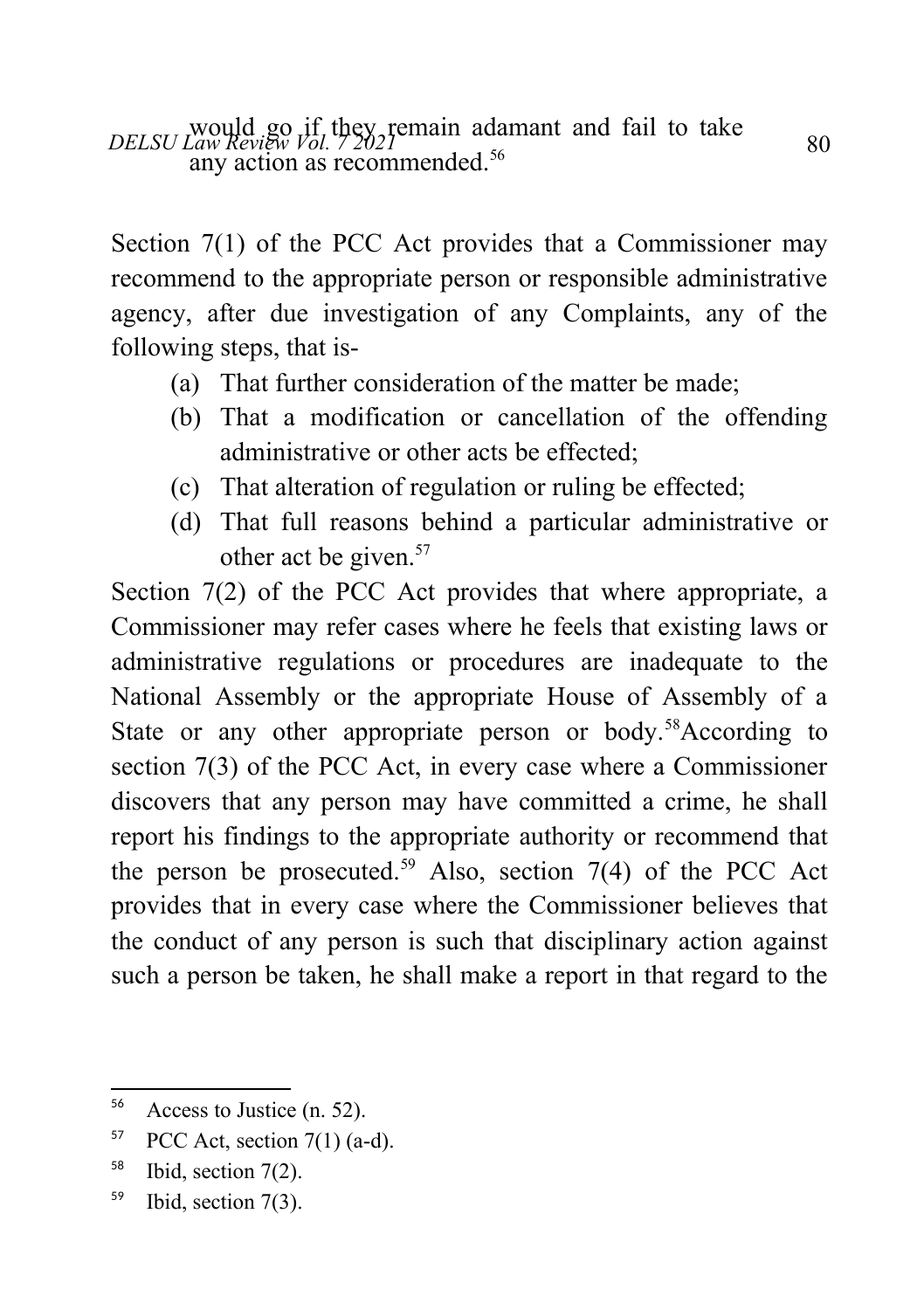appropriate authority which shall take such further action as may be necessary in the circumstances.<sup>[60](#page-24-0)</sup>

The PCC expends its time, financial and material resources, energy, expertise, and intellectual resources on a reasonable Complaint, the decision of which is not implemented but dumped in the file. So in this consideration, the PCC could be described as a toothless bulldog that can bark but not bite.<sup>[61](#page-24-1)</sup>Further, there is no express duty imposed on public agencies to comply with the decisions of the PCC. Also, the weakness in the law has made federal agencies to interpret their duty to co-operate with the PCC to connote collaboration for the period of investigations and not in the enforcement of the decisions of PCC. This is made more difficult by the absence of a clear strategy to enforce decisions of the PCC, causing it to only rely on informal arrangements for enforcement.<sup>[62](#page-24-2)</sup>

Also, due to long years of military rule, which has created a culture of violence to the extent of disobedience to court directives by individuals and organizations, the PCC appears to be a toothless bulldog.[63](#page-24-3)Thus, the effectiveness of the PCC depends mainly on the

<span id="page-24-0"></span> $60$  Ibid, section 7(4).

<span id="page-24-1"></span> $61$  Ebiziem and Juliet (n. 54) p. 67.

<span id="page-24-2"></span><sup>&</sup>lt;sup>62</sup> Afegbua and Adejuwon (n. 30) p. 109; See Mekdes, M.M. 'The Challenge of Enforcing Ombudsman Decisions: The Case of Ethiopia' Paper presented at a Conference titled "Repositioning the Ombudsman Challenges and Prospects for African Ombudsman Institutions" organized by Kenya School of Monetary Studies, Ethiopia,  $19<sup>th</sup> - 21<sup>st</sup>$  September, 2013, pp. 49-51 (The Commission on Administrative Justice (Office of the Ombudsman, 2014) <[https://www.theioi.org/downloads/32cd1/KenyaOMReportRepositioning](https://www.theioi.org/downloads/32cd1/KenyaOMReportRepositioning%20the%20%20OM%20Challenges%20and%20ProspectsSep%202013EN.pdf) [%20the%20 OM%20Challenges%20and%20ProspectsSep%202013EN.pdf>](https://www.theioi.org/downloads/32cd1/KenyaOMReportRepositioning%20the%20%20OM%20Challenges%20and%20ProspectsSep%202013EN.pdf) accessed 23 January 2020.

<span id="page-24-3"></span><sup>63</sup> Ojo, E.O. 'Human Rights and Sustainable Democracy in Nigeria (1999- 2003)' [2006](13)(1) *J. Soc. Sci*., 15-29:22-23; See L Adamolekun and EL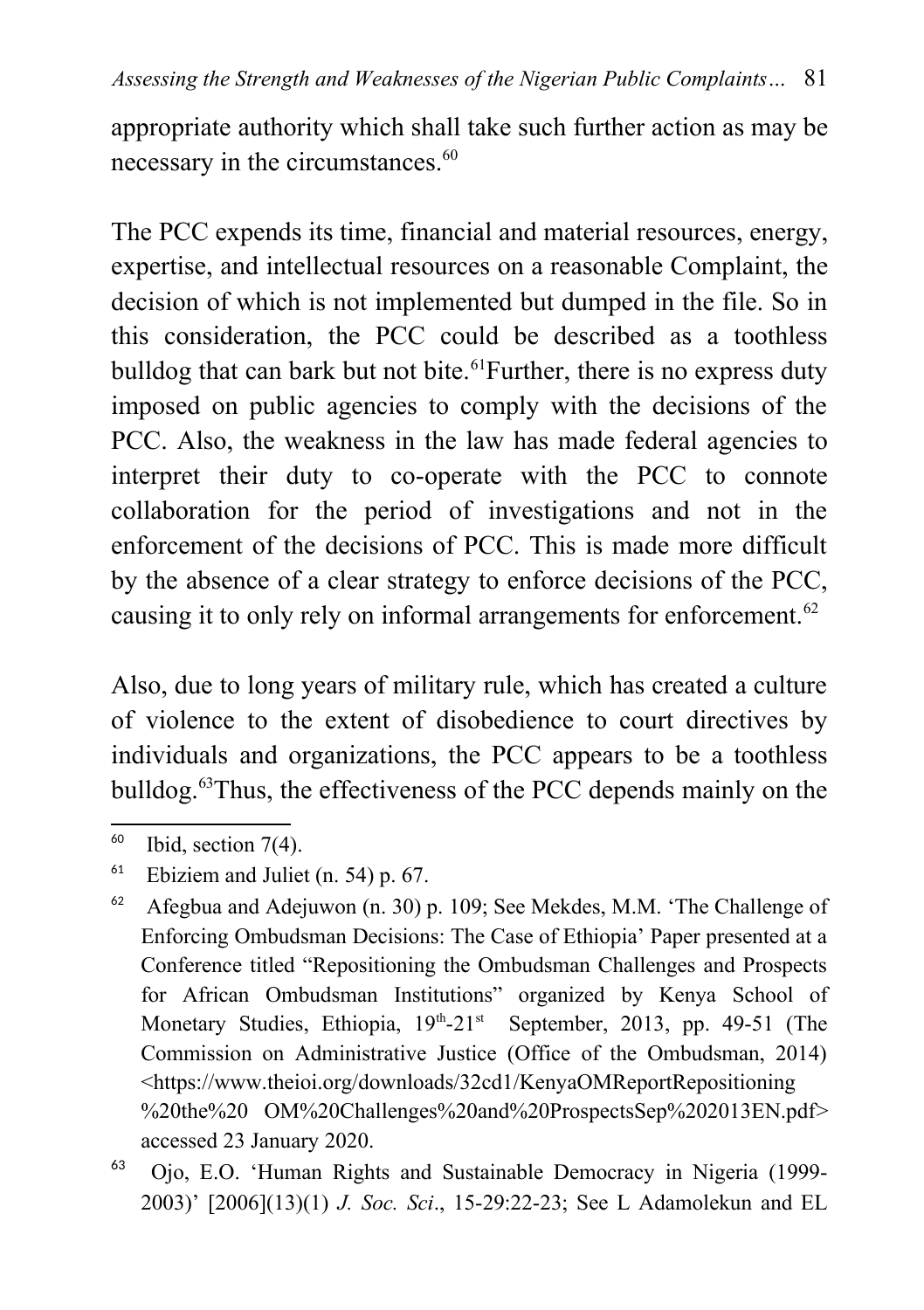willing cooperation of government officials since the PCC lacks the *DELSU Law Review Vol.* ? 2021 power to enforce its recommendations.<sup>[64](#page-25-0)</sup>In other words, the ombudsman can only use the persuasive powers of his personality that are among other things linked with his working relations with the administration and with his acceptance as an independent assessor.<sup>[65](#page-25-1)</sup>But this cooperation is not always forthcoming.<sup>[66](#page-25-2)</sup>

# **3. Lack of Total Independence from the Government**

Independence, the ability to think and act within the realm of a mandate without interference from vested interests, is a theoretical attribute of all ombudsmen. In practice, it is not always the case. The way an ombudsman is appointed, its legal statutes and security of the office, the institutions to which it is accountable, and the possibility to hire staff and control its budget all affect its ability to act impartially and independently.<sup>[67](#page-25-3)</sup>Lack of total independence from the Government to a more significant extent can be a barrier. The same Government appoints members of the institution with the

Osunkunle, Nigeria's Ombudsman System (Heinemann Educational Books (Nig.) Limited 1982).

<span id="page-25-0"></span><sup>&</sup>lt;sup>64</sup> EEiere, Promoting Accountability in Public Sector Management in Today's Democratic Nigeria. Tourism and Management Studies International Conference, Algarve, University of the Algarve, Portugal (Vol. 3, Book of Proceedings, 2012) pp. 953-964:960.

<span id="page-25-1"></span><sup>65</sup> Remac, M.'Standards of Ombudsman Assessment: A New Normative Concept?' [2013] (9)(3) *Utrecht Law Review,* 62-78:62.

<span id="page-25-2"></span> $66$  Ejere (n. 64).

<span id="page-25-3"></span><sup>&</sup>lt;sup>67</sup> MC Diaw, The Ombudsman Story: A Case Study in Public Oversight, Natural Justice and State Transformation' Working Paper (Centre for International Forestry Research, CIFOR, August 2007) p. 17<[https://www.researchgate.net/publication/312341186\\_The\\_Ombudsman\\_](https://www.researchgate.net/publication/312341186_The_Ombudsman_story_A_case_study_in_public_oversight_natural_justice_and_State_transformation) story A case study in public oversight natural justice and State transfor [mation>](https://www.researchgate.net/publication/312341186_The_Ombudsman_story_A_case_study_in_public_oversight_natural_justice_and_State_transformation) accessed 19 December 2019; See Fombad, C.M. 'The Enhancement of Good Governance in Botswana; A Critical Assessment of the Ombudsman Act of 1995'[2001](27)(1) *Journal of Southern African Studies,* 57-77.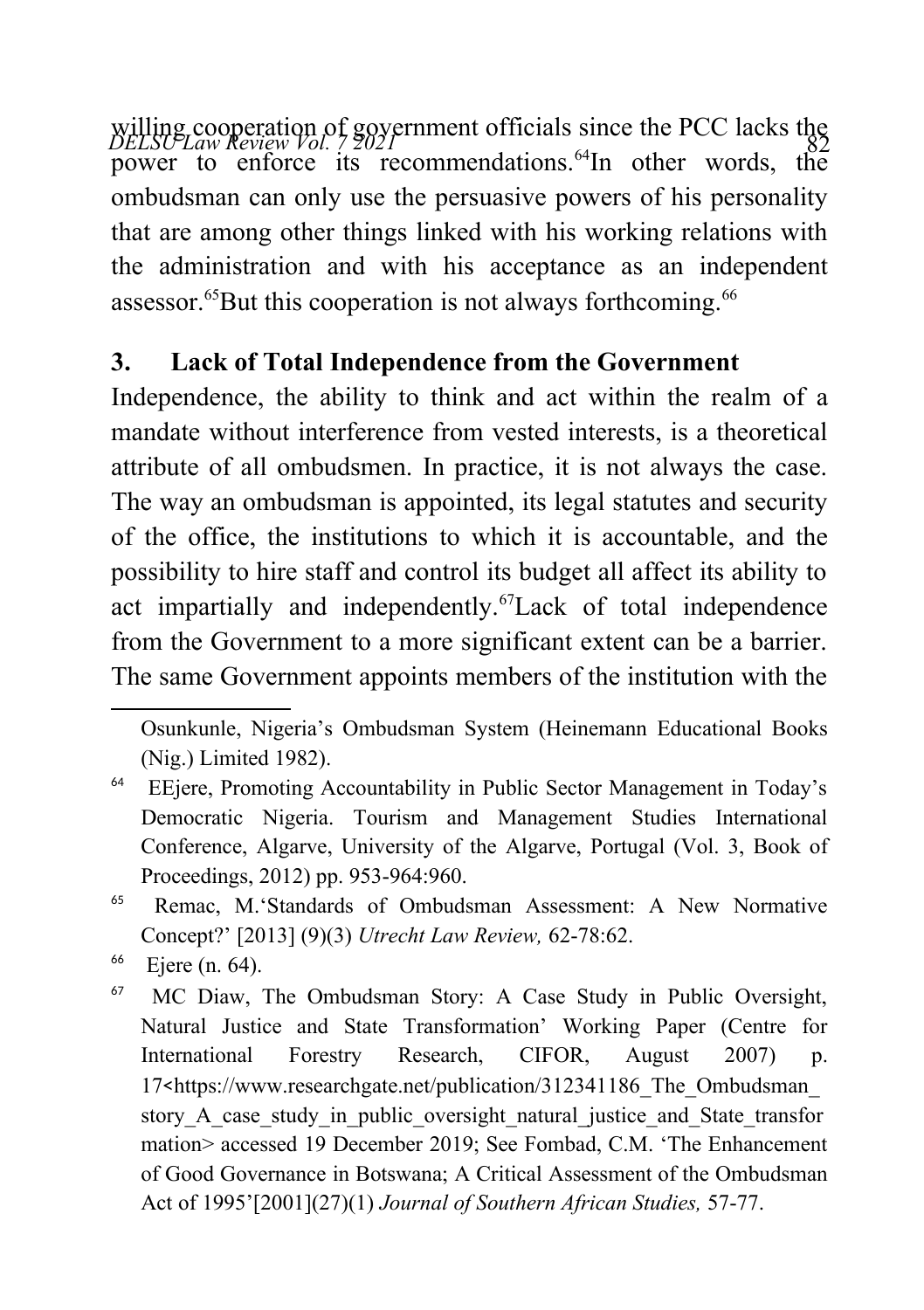mandate to investigate them. As such, many cases would be abandoned mainly when it directly affects the Government negatively.[68](#page-26-0) In other words, the fact that the Government appoints them is weakness that can indirectly make them vulnerable to the wishes of the Government that select them.<sup>[69](#page-26-1)</sup>

According to section 2 of the PCC Act, both the Chief Commissioner and other Commissioners of the PCC are appointed into the office and removed from office by the Government. Thus, there is the fear that they will carry out their functions in a manner that will not offend the Government, knowing that they may be removed any time from their office by the same Government that appointed them. In other words, the appointment and removal provisions can expose the office of the ombudsman to executive or partisan interference.<sup>[70](#page-26-2)</sup> This is because, in most cases, he who pays the piper dictates the tune. Section 2 of the PCC Act provides as follows:

(1) The Chief Commissioner and other Commissioners shall be appointed by the National Assembly and shall be persons of proven integrity and shall possess such other qualifications as the National Assembly may determine.<sup>[71](#page-26-3)</sup>

<span id="page-26-3"></span><sup>71</sup> PCC Act, section  $2(1)$ .

<span id="page-26-0"></span><sup>68</sup> Abasiekong, H.S. and Uzoma, C.C. 'The Ombudsman: An Instrument for Smooth Bureaucracy in Nigeria' [2019](5)(1) *Journal of Humanities and Social Policy*, 1-8:5; M Reddi and D. Barraclough, An African Journey Towards Good Governance: The History of the African Ombudsman and Mediators Association (African Ombudsman and Mediators Association & African Ombudsman Research Centre) <[http://aoma.ukzn.ac.za/Libr](http://aoma.ukzn.ac.za/Libr%20aries/AOMAdocuments/AOMAAORCHistoryBook-FINAL24January2013.sflb.ashx) [aries/AOMAdocuments/AOMAAORCHistoryBook-](http://aoma.ukzn.ac.za/Libr%20aries/AOMAdocuments/AOMAAORCHistoryBook-FINAL24January2013.sflb.ashx)[FINAL24January2013.sflb.ashx>](http://aoma.ukzn.ac.za/Libr%20aries/AOMAdocuments/AOMAAORCHistoryBook-FINAL24January2013.sflb.ashx) accessed 5 January 2020.

<span id="page-26-1"></span><sup>69</sup> Osakede, K.O. and Ijimakinwa, S.O. 'The Role of Ombudsman as a Means of Citizen Redress in Nigeria' [2014](3)(6) *Review of Public Administration and Management,* 120-128:127.

<span id="page-26-2"></span> $70$  Diaw (n. 67) p. 20.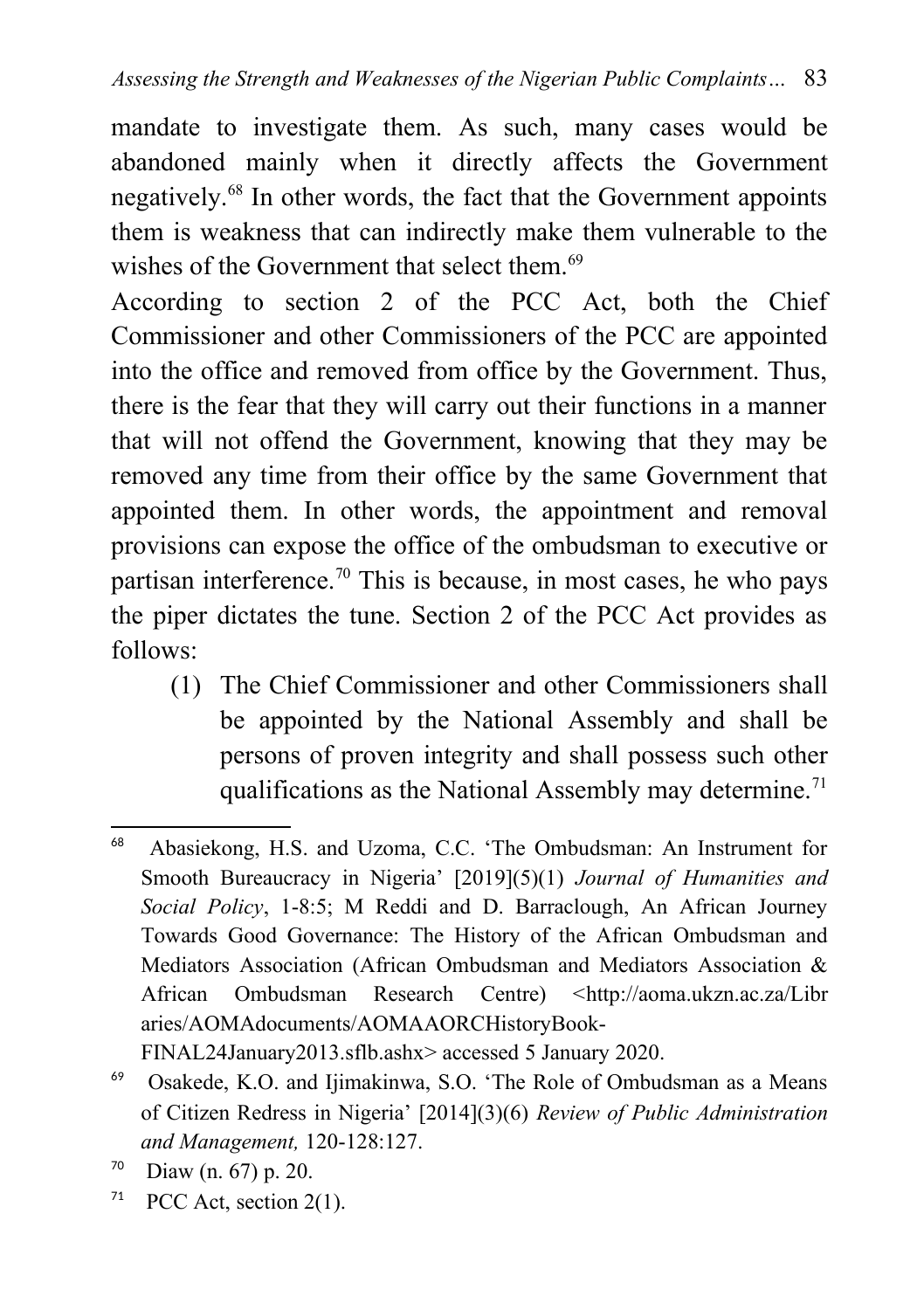- *DELSU* Law Review  $VQ_1$ ,  $72Q_2$  (3) of this section, a Commissioner shall hold office for a term of three years in the first instance and shall be eligible for re-appointment for a second term of three years and shall vacate his office at the expiration of a period of six years.<sup>[72](#page-27-0)</sup>
	- (3) The Commissioner may, at any time, be removed from his office of appointment by the National Assembly.<sup>[73](#page-27-1)</sup>

The PCC operates as a supervisory body that monitors the executive in the interests of the general public. Thus, the PCC must be independent.<sup>[74](#page-27-2)</sup>A former Nigerian Senate President-David Mark once stressed that for Nigeria to fight corruption and administrative injustices effectively, the PCC must be given absolute professional independence.<sup>[75](#page-27-3)</sup> A 2017 study which focused on the efficiency of the Nigerian PCC in the 2010-2015 periods, particularly in Anambra State, concluded that the Nigerian PCC had failed to adequately address cases of violation of fundamental human rights

<span id="page-27-0"></span> $72$  PCC Act, section 2(2).

<span id="page-27-1"></span><sup>&</sup>lt;sup>73</sup> PCC Act, section  $2(3)$ .

<span id="page-27-2"></span><sup>&</sup>lt;sup>74</sup> Directorate for Public Governance (n. 44), See M Oosting, 'The Independent Ombudsman in a Democracy, Governed by the Rule of Law' Occasional Paper No. 66, September 1998, International Ombudsman Institute: University of Alberta, Canada, 1998 <[http://www.theioi.org/downloads/f1s6g](http://www.theioi.org/downloads/f1s6g/IOI%20Canada_Occasiona%20l%20%20paper%2066_Marten%20Oosting_The%20Independent%20Ombudsman%20in%20a%20Democracy%2C%20governed%20by%20the%20Rule%20of%20Law_1998.pdf) [/IOI%20Canada\\_Occasiona l%20 paper%2066\\_Marten%20Oosting\\_The%20](http://www.theioi.org/downloads/f1s6g/IOI%20Canada_Occasiona%20l%20%20paper%2066_Marten%20Oosting_The%20Independent%20Ombudsman%20in%20a%20Democracy%2C%20governed%20by%20the%20Rule%20of%20Law_1998.pdf) Independent%20Ombudsman%20in%20a%20Democracy%2C%20governed [%20by%20the%20Rule%20of%20Law\\_1998.pdf>](http://www.theioi.org/downloads/f1s6g/IOI%20Canada_Occasiona%20l%20%20paper%2066_Marten%20Oosting_The%20Independent%20Ombudsman%20in%20a%20Democracy%2C%20governed%20by%20the%20Rule%20of%20Law_1998.pdf) accessed 20 February 2020.

<span id="page-27-3"></span><sup>75</sup> Abigael Joshua, 'Repositioning Public Complaints Commission for Greater Efficiency' *The Tide News* (Port Harcourt, 10 January 2014)**<**[http://www.thetidenewsonline.com/2014/01/10/repositioning-public](http://www.thetidenewsonline.com/2014/01/10/repositioning-public-complaints-commis%20sion-for-greater-efficiency/)[complaints-commis sion-for-greater-efficiency/](http://www.thetidenewsonline.com/2014/01/10/repositioning-public-complaints-commis%20sion-for-greater-efficiency/)> accessed 1 December 2019.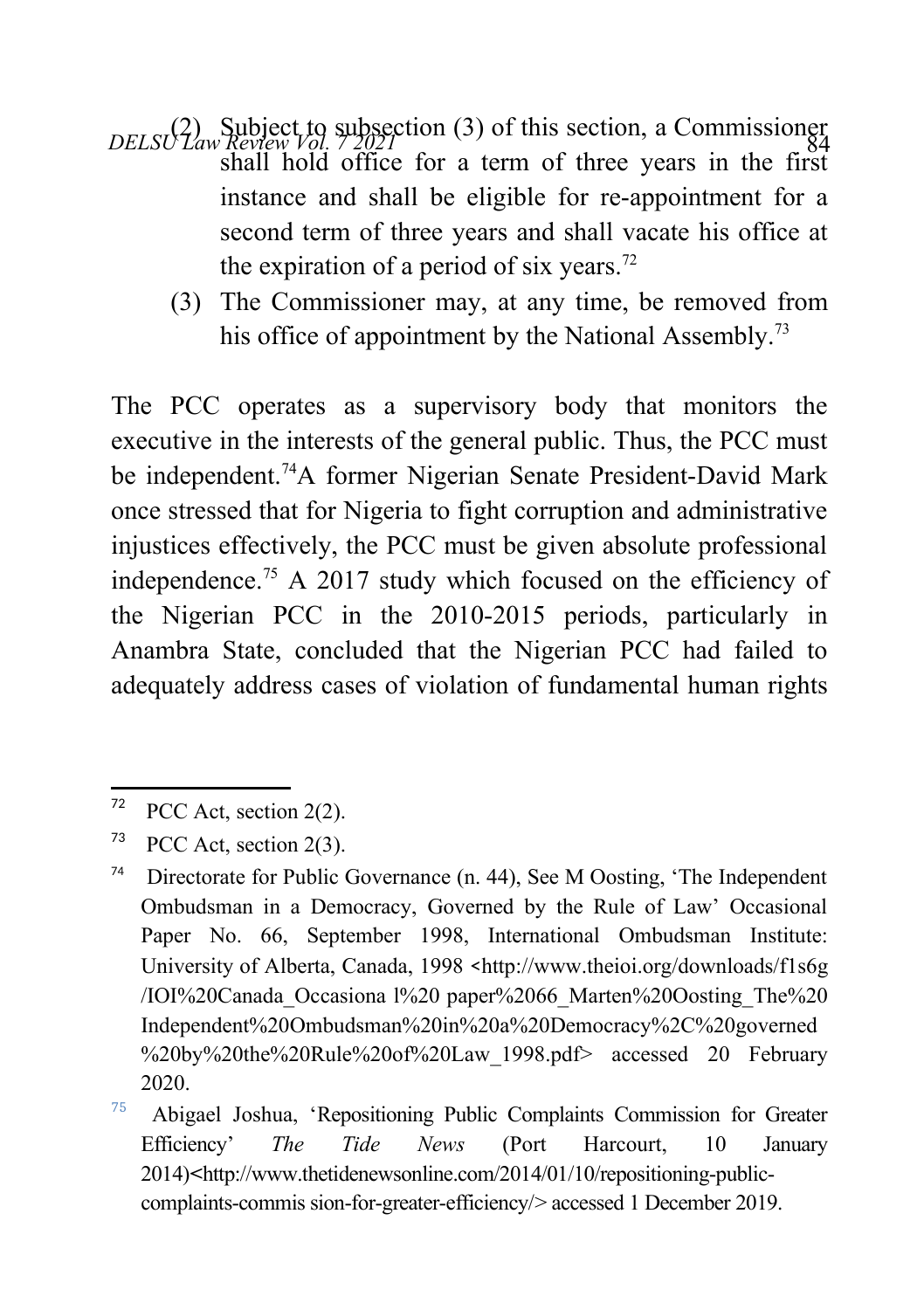of public servants and that the Commission was hampered in its activity by undue government interference.<sup>[76](#page-28-0)</sup>

### **4. Inadequate Funding**

Another major hindrance to the effectiveness of the PCC in Nigeria is insufficient funding. Inadequate funding poses a severe challenge to the PCC in carrying out its activities, including sensitizing and promoting the idea of public accountability and educating the public about the existence of the PCC and its functions.<sup>[77](#page-28-1)</sup>The staff of the PCC in 2016 went on strike as a result of a slash in their salary. The strike is an expression of dissatisfaction on the part of the staff and could result in their inability to perform their duties.<sup>[78](#page-28-2)</sup>

Recently, Chile Igbawua, the Chief Commissioner of PCC, said that the PCC has the challenge of inadequate funding and that lack of funds hinders active investigation and resolution of cases reported to the Commission. He noted that the work of the PCC was movement intensive because officers needed to go to areas where Complaints come from as often as necessary for proper investigation and resolution.[79](#page-28-3)He said the PCC was facing a significant challenge in mobility due to a lack of vehicles.

<span id="page-28-0"></span><sup>76</sup> Country Policy and Information Note-Nigeria: Actors of Protection, March 2019, p. 24 <https://assets.publishi ng.service-gov.uk.uploads> attachment\_data>file> accessed on 30 November 2019.

<span id="page-28-1"></span> $77$  Afegbua and Adejuwon (n. 30) p. 110; Radhika, D. 'Ethics in Public Administration' [2012](4)(2) *Journal of Public Administration and Policy Research*, 23-31; The Public Complaints Commission 2017 Annual Report, pp. 192-193<<https://pcc.gov.ng/resources/>> accessed 11 February 2020.

<span id="page-28-2"></span><sup>78</sup> Abasiekong and Uzoma (n. 68).

<span id="page-28-3"></span><sup>79</sup> Chile Igbawua, 'Public Complaints Commission Vows Strict Sanctions Enforcement' *PM News* (Lagos, 6 September 2018) <[https://www.pmnewsnigeria.com/2018/09/06/public-complaints](https://www.pmnewsnigeria.com/2018/09/06/public-complaints-commission-vows-strict-san%20ctions-enforcement/)[commission-vows-strict-sanctions-enforcement/>](https://www.pmnewsnigeria.com/2018/09/06/public-complaints-commission-vows-strict-san%20ctions-enforcement/) accessed 15 February 2020.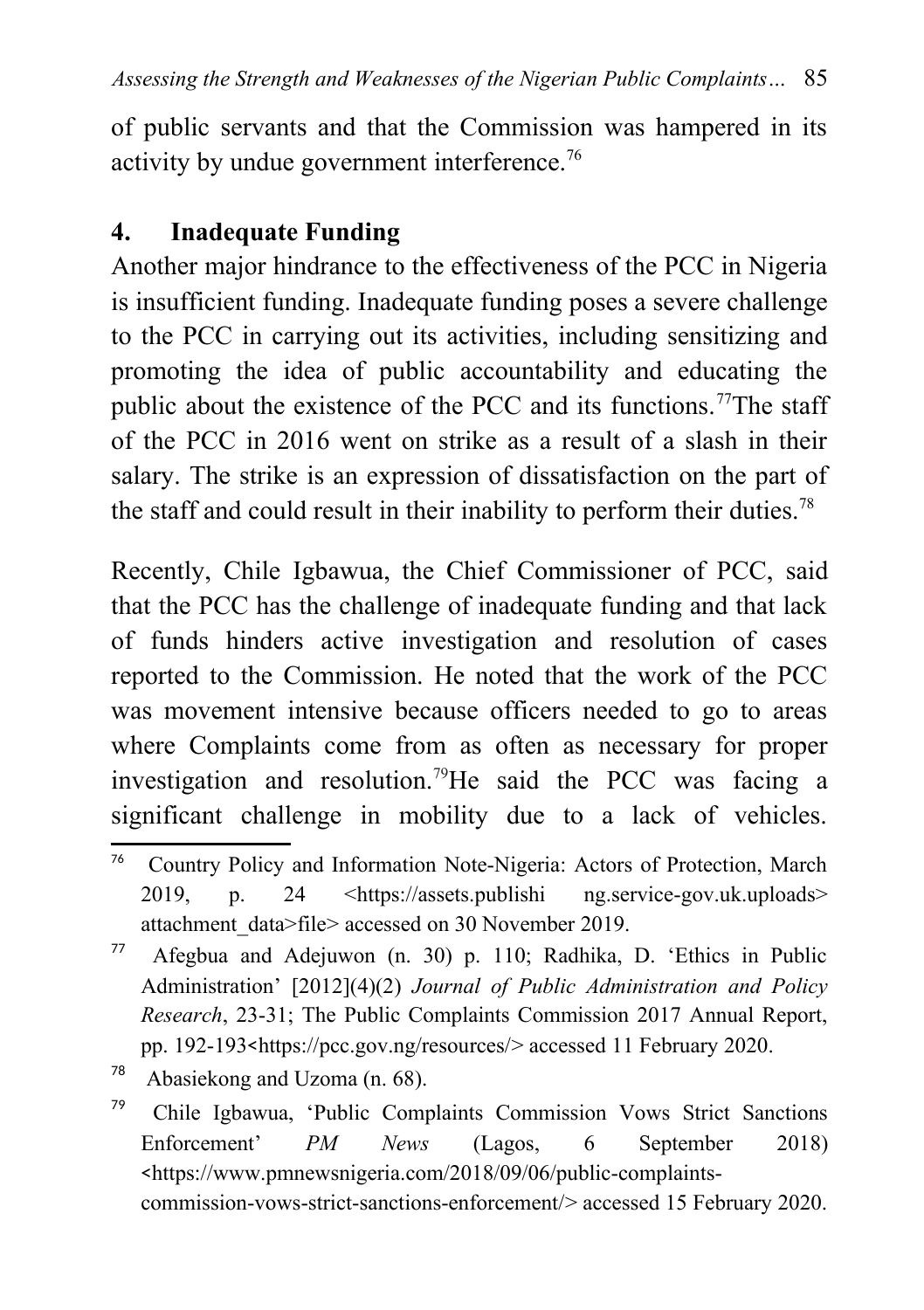According to him, Commissioners as well need to go and supervise<br>*DELSU Law Review Vol. 1* 2021 offices situated in the local government areas of their different states, so lots of mobility is necessary. He noted that currently, there is a gross lack of vehicles, mainly in the states that will aid the functions of Commissioners, and funding is grossly insufficient as money offered to state Commissioners are incredibly inadequate."<sup>[80](#page-29-0)</sup>

Expressing dissatisfaction with the inadequate funding of the PCC, Mr. Funsho Olukoga, a Federal Commissioner of the PCC, requested that the Federal Government either increase funding to the PCC or scrap the PCC. Olukoga, who criticized the Government for not giving importance to the agency in its anticorruption fight, said the PCC was being denied funds because the Government did not care for the welfare of the public.<sup>[81](#page-29-1)</sup> He noted that the influence of the PCC was being affected due to a lack of funds for its operations. He observed that the PCC is not well funded, and according to him, the most effective way to cripple an organization is to starve it of funds".[82](#page-29-2)An under-funded

<span id="page-29-0"></span><sup>80</sup> Agency Report, 'We've no Money to Work-Public Complaints Commission' *Premium Times* (Abuja, 9 August 2018 <https://www.premiumtimesng.com /news/more-news/279581-weve-nomoney-to-work-public-complaints-commission.html> accessed 1 February 2020.

<span id="page-29-1"></span><sup>81</sup> Samson Folarin, 'Fund Public Complaints Commission' *Punch Newspaper* (Nigeria, 1 December 2017) <https://pu nchng.com/fund-public-complaintscommission/> accessed 10 January 2020;See BM Abdul, Case Presentations-The Case of Nigeria, Securing the Ombudsman as an Instrument of Governance in Africa, 2nd Regional Colloquium of African Ombudsman Institutions convened by the Commission on Administrative Justice (CAJ)- Kenya's Office of the Ombudsman,  $19<sup>th</sup> - 22<sup>nd</sup>$  February 2015, Nairobi Kenya, p.19.

<span id="page-29-2"></span><sup>82</sup> Folarin, ibid.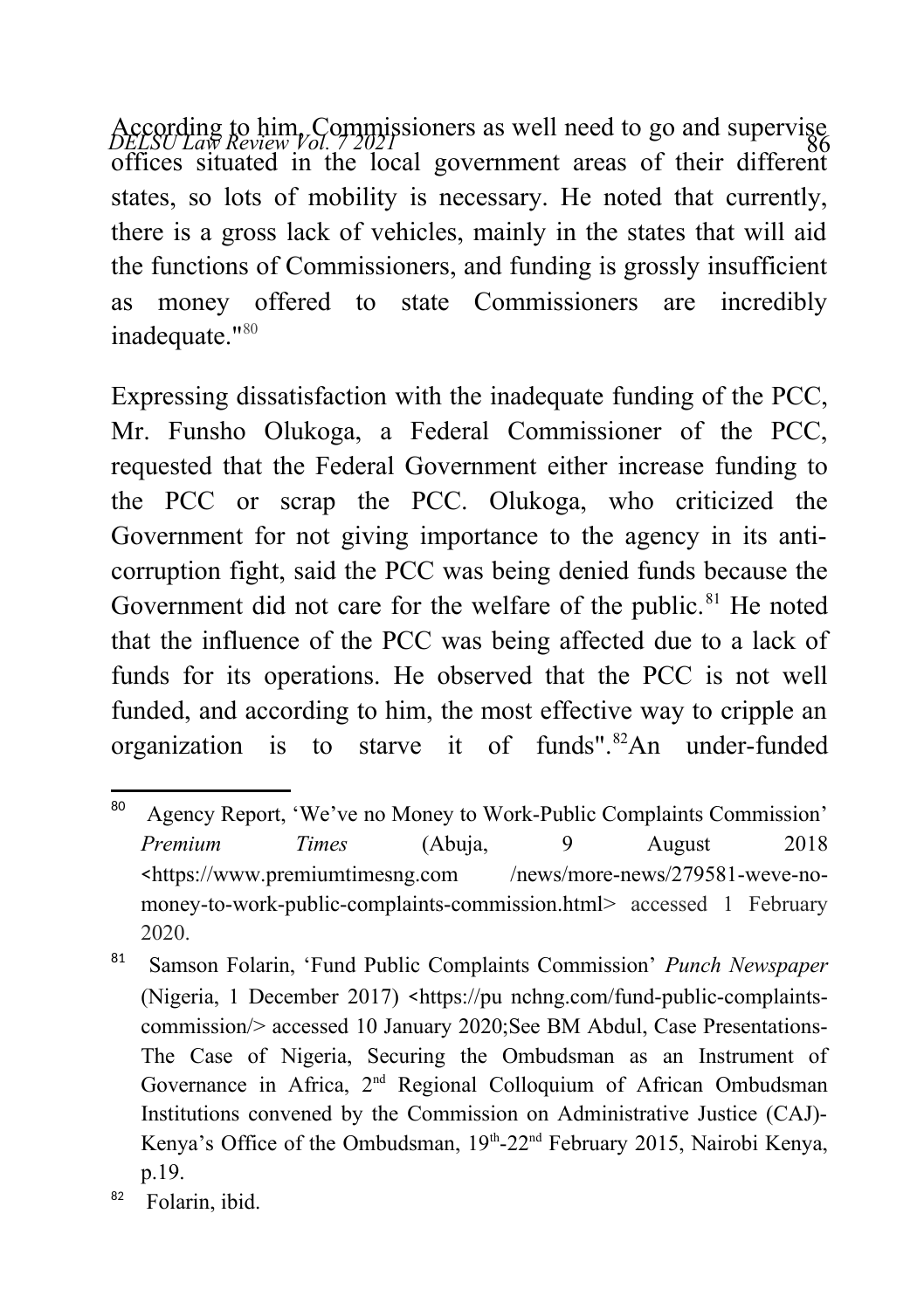ombudsman is an ineffective ombudsman.[83](#page-30-0)The PCC must be adequately funded to perform their tasks properly while keeping their independence from the branch of Government that determines their budget, which is the executive by the provisions of section  $2(4)$  of the PCC Act.<sup>[84](#page-30-1)</sup>

### **5. Lack of Publicity**

It is stated that the most significant problem of the PCC is perhaps a lack of publicity. A considerable percentage of the society is not aware of its existence, let alone contacting it for a redress of infringement of human rights.<sup>[85](#page-30-2)</sup>It is observed that several people are not aware of the existence, purpose, function, work, and accomplishment of the PCC due to a lack of adequate publicity.[86](#page-30-3)Unless there are thorough and effective enlightenment programmes, that is, vigorous publicity, $^{87}$  $^{87}$  $^{87}$  this system can hardly claim to be a defender of the illiterate citizens. The import of the enlightenment programme is to make sure that the PCC does not fail in its crucial function of educating the people (particularly the poor) of their rights and how they could safeguard them.<sup>[88](#page-30-5)</sup>

### **CONCLUSION AND RECOMMENDATIONS**

The importance and benefits of the Nigerian PCC have been clearly explained. And, despite the shortcomings of the PCC, it has, to a reasonable degree, been successful in reducing the misuse of

<span id="page-30-0"></span><sup>83</sup> Abdul (n. 81).

<span id="page-30-1"></span> $84$  Section 2(4) provides that "There shall be paid to the Commission and other Commissioners such salaries and allowances as the President may from time to time direct"; See Directorate for Public Governance (n. 44) p. 8.

<span id="page-30-2"></span><sup>&</sup>lt;sup>85</sup> Ojo (n. 63) pp. 22-23; See Adamolekun and Osunkunle (n. 63).

<span id="page-30-3"></span><sup>86</sup> Afegbua and Adejuwon (n. 30); Radhika(n. 77).

<span id="page-30-4"></span><sup>&</sup>lt;sup>87</sup> Osakede and Iijmakinwa (n. 69): See Acheneje (n. 9).

<span id="page-30-5"></span><sup>88</sup> Osakede and Ijimakinwa, ibid.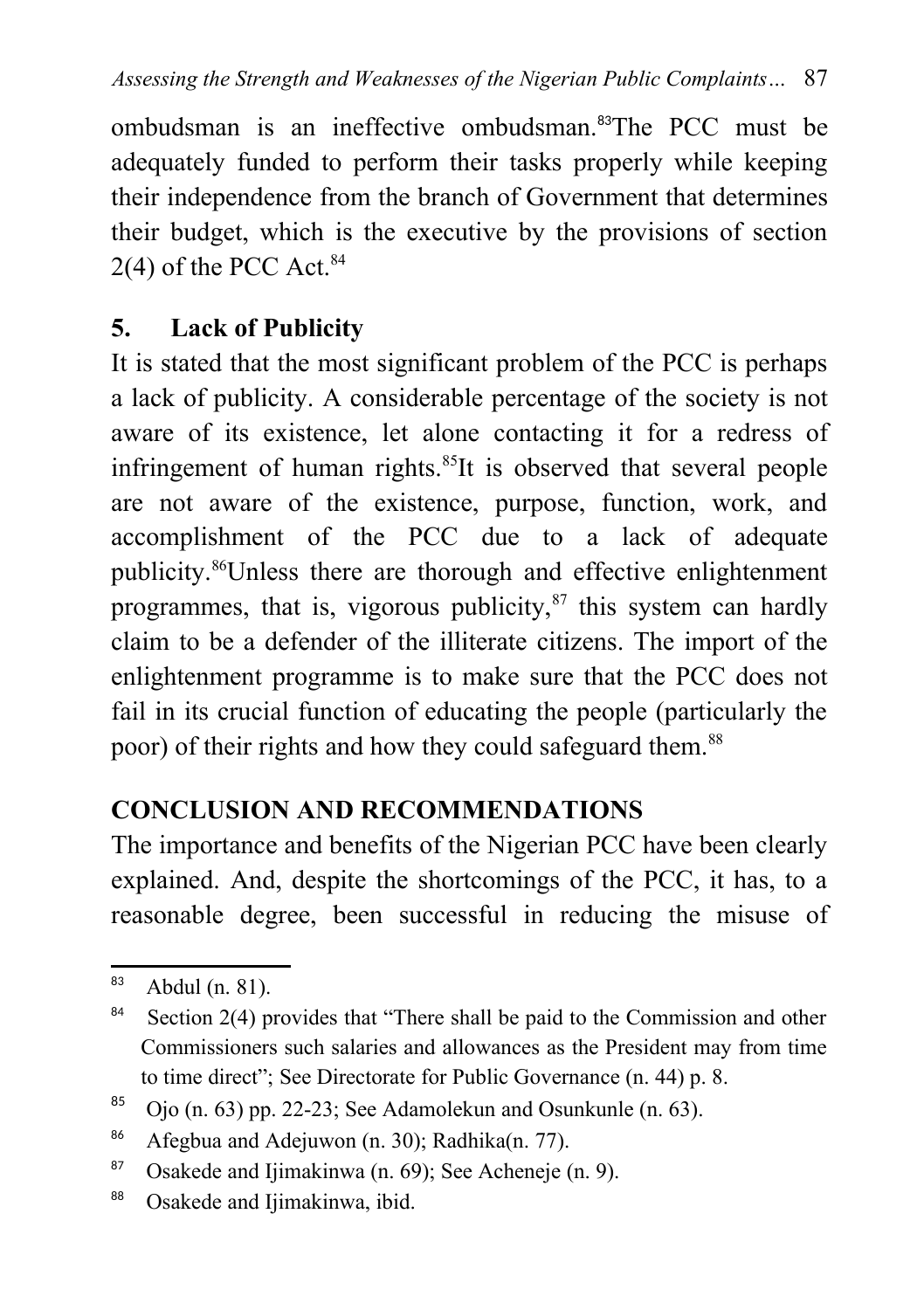power, which is characteristic of current governmental<br>*DELSU Law Review Vol.* 7.2021 **11 d** DCC 1 11 d administration. In a nutshell, the PCC has added more meaning to the idea of democracy and the rule of law. Thus, the authors contend that as far as the ombudsman system continues to exist in our society, any government or administrative official will think twice before resorting to either unethical conduct of his duties or misuse of administrative or bureaucratic power when dealing with the public.<sup>[89](#page-31-0)</sup>

Through the handling of Complaints, investigations on their initiative and the reports the PCC regularly submits to the relevant respective institutions (for example, the National Assembly, House of Assembly of a State, Heads of Federal Government Agencies, Heads of State Government Agencies, etc.), the Commission collect a wealth of information about the functioning or malfunctioning of public administrations administered to the public by government officials. Their recommendations not only aim to solve the specific problem a citizen encounters but also address more systemic issues to improve the public administration of Government and to hold it accountable. Thus, the PCC is a crucial actor for policymaking and public governance reforms. They do these through evidence-based expertise based on their cases and their regular interaction with citizens.<sup>[90](#page-31-1)</sup>

However, it must be noted that the PCC is faced with several challenges that need urgent attention in other to position the Commission for effectiveness. These challenges which had earlier been discussed include but not limited to; lack of punitive power to prosecute offenders and enforce its decisions-which has accorded

<span id="page-31-0"></span><sup>89</sup> Ibid, p. 127.

<span id="page-31-1"></span><sup>&</sup>lt;sup>90</sup> Directorate for Public Governance  $(n, 44)$  p. 22.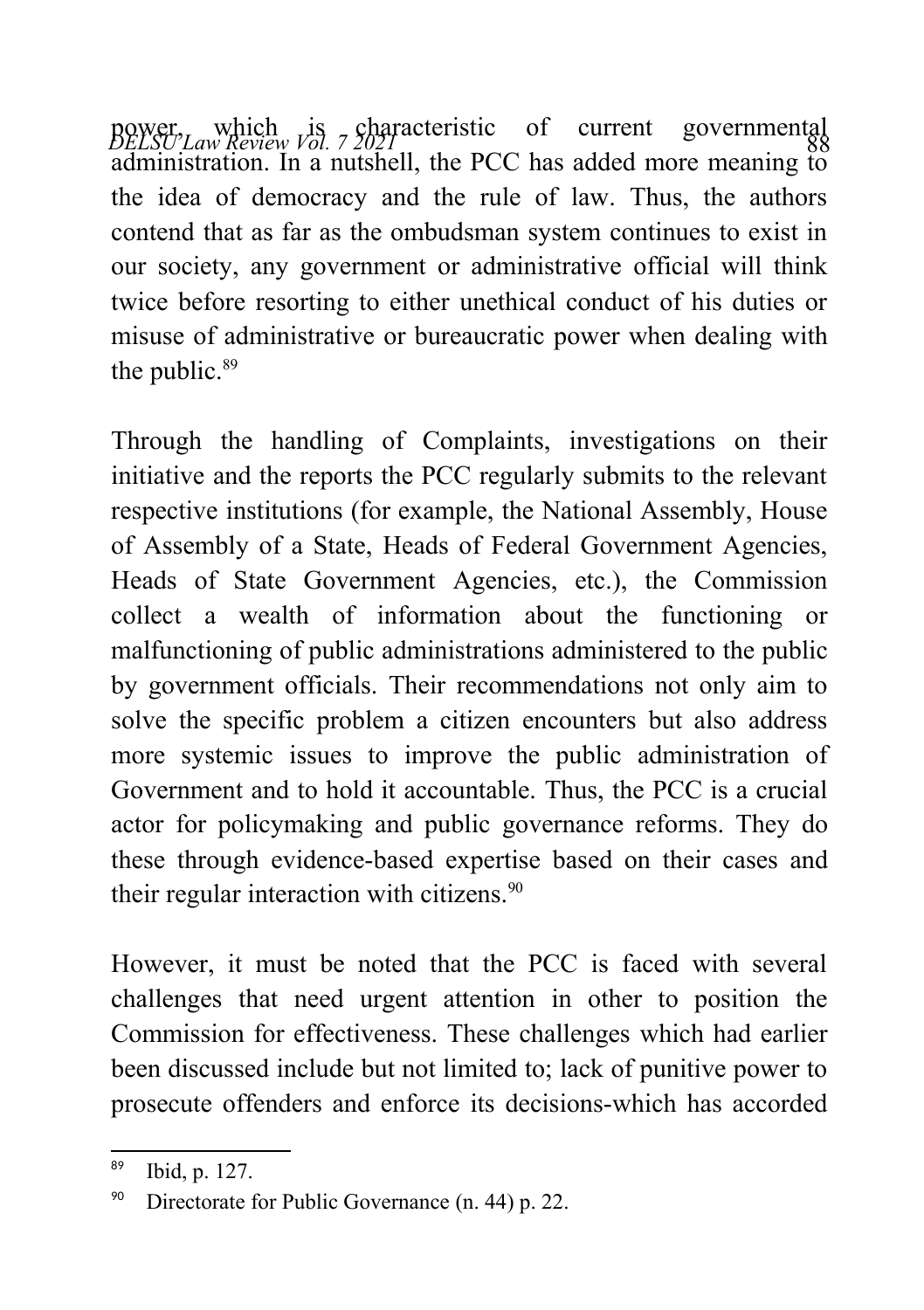the PCC the status of "a dog which can only bark but cannot bite"; lack of total independence from the Government which is believed to have made the PCC vulnerable to undue government interference, inadequate funding-which has hindered the operations of the PCC, lack of publicity-which has made the PCC unknown to the average Nigerian, and so forth. The challenges facing the PCC have contributed to the gross failure of the Commission in meeting most of the objectives it is set to achieve.

It is the views of the authors that there is a need to overcome the challenges hindering the effectiveness of the PCC in other to position it to fully fulfill the mandate for which it was established. In light of the preceding, the authors recommend that:

- 1. The law that established the PCC should be amended to give power to the PCC to prosecute offenders and enforce its decisions. Doing so will enable the PCC to effectively address cases of administrative injustice and maladministration by public officials against Nigerian citizens, especially public workers. In other words, the PCC should be given more teeth to bite as we found that the provision of the law establishing the PCC is also a hindrance in the wheel of progress of the PCC. The powers to diligently arrest and prosecute any offender should be given to the PCC.
- 2. Adequate fund should be made available to the PCC as the mouthpiece of the public to reduce delay and inability to address all cases. For example, the PCC needs funds for the purchase of vehicles since its activities require mobility to reach out to Complainants. Funding is an aspect that is very critical for the success of the PCC; indeed, administrative efficiency could be fully realized when the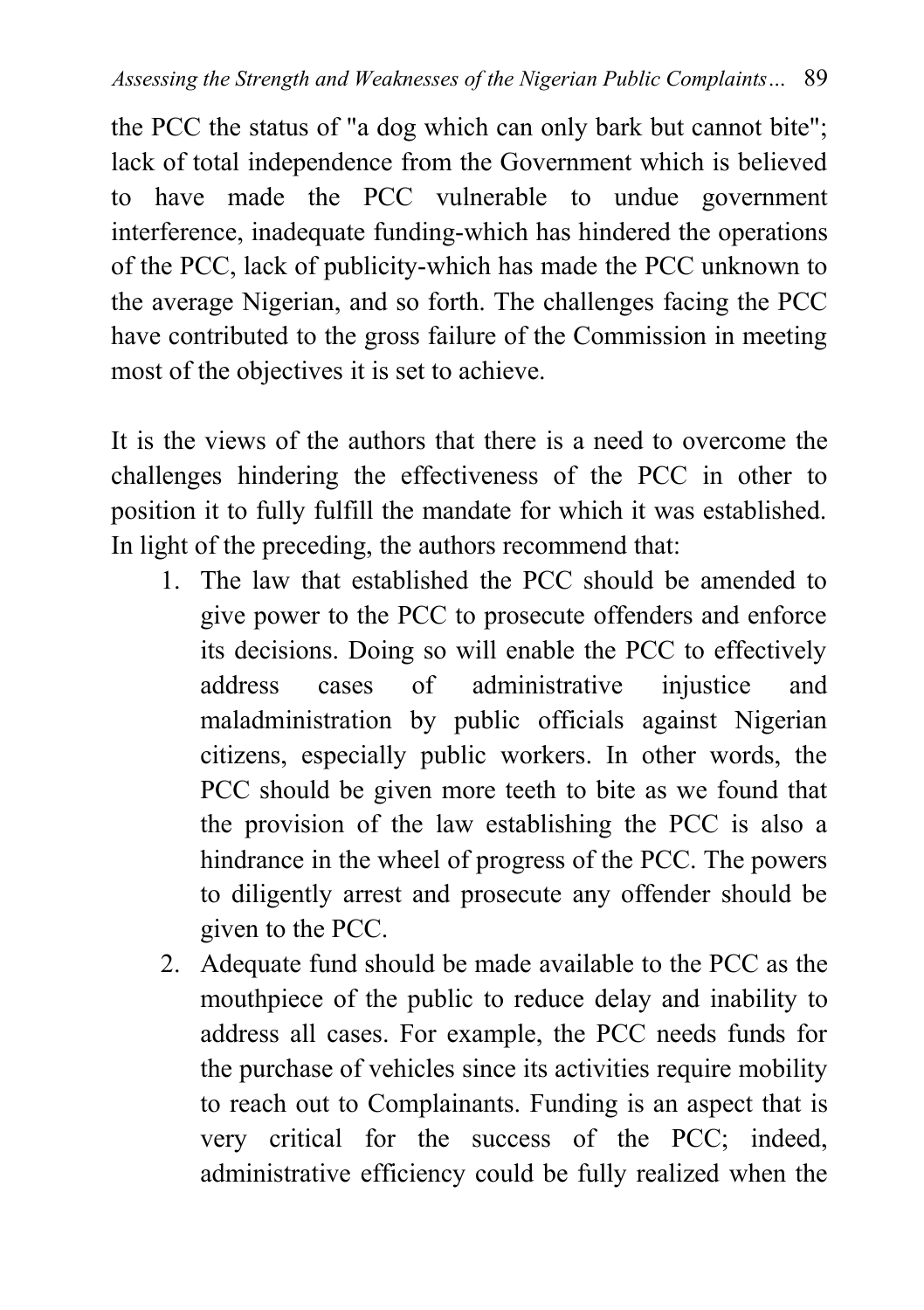- *DELSU Law Review Vol. 7 2021*<br>*DELSU Law Review Vol. 7 2021* An underfunded PCC equals an ineffective PCC.
	- 3. There should be adequate publicity campaigns and public enlightenment programmes of the functions, powers, and jurisdiction of the PCC to enable the citizens to know about the existence of the Commission and its scope of operations. The perception of the PCC by Nigerians can change from that of a crippled and comatose agency to a very functional and efficient one through increased awareness campaigns. The PCC can create this awareness through the media and advocacy visits to media organizations, focus groups, and town hall meetings in the States of the Federation. Bringing the PCC to the public notice will help to avoid ignorance of their rights and privileges. The PCC can also engage in massive collaboration with other anti-corruption and good governance agencies.
	- 4. In terms of the provisions of section 2(1) of the PCC Act, "The Chief Commissioner and other Commissioners shall be appointed by the National Assembly and shall be persons of proven integrity and shall possess such other qualifications as the National Assembly may determine." The fact that the Government appoints the Chief Commissioner and other Commissioners portends a weakness that can indirectly make them vulnerable to the wishes of the Government that appointed them. Therefore, it is recommended that a body like the Nigerian National Judicial Council, which is responsible for the identification, appointment, promotion, and discipline of judicial officers, be appointed to scan, screen, interview, and make recommendations to parliament for the